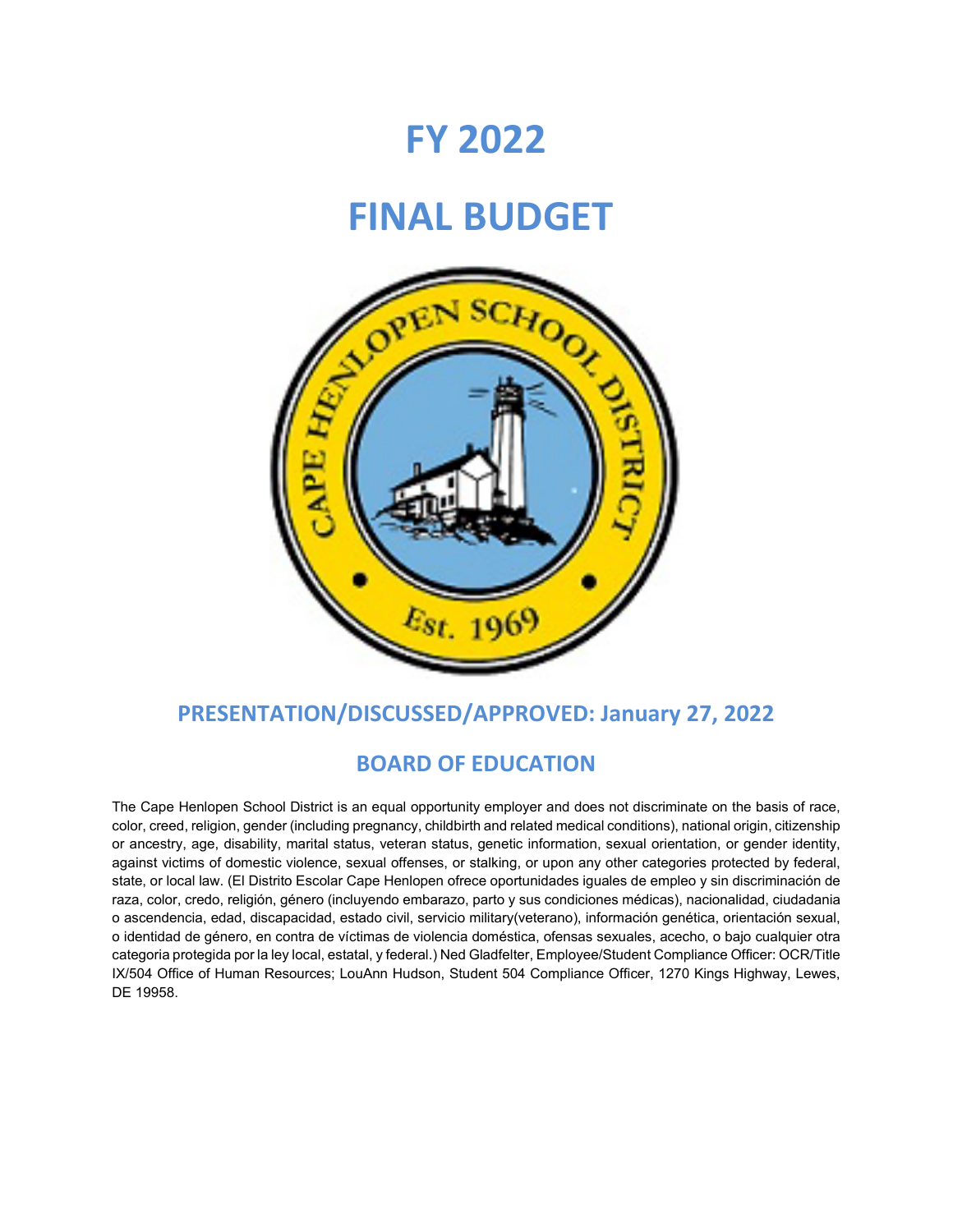

### **Budget Overview**

The following information is provided in accordance with Board Policy #603. The FY 2022 Final Budget represents the District's proposed spending plan for the fiscal year. The revenues are based on anticipated revenues from various sources. Proposed expenditures are based on prior year expenditures, anticipated costs and/or contractual obligations.

#### **Funding Categories and Sources**

- **Discretionary Funding** Funding that the District can determine how they are used. These funds provide the district with flexibility to determine how, where and for what purpose they are allocated.
	- o **Local Current Expense Tax Revenue** This revenue is generated by voter-approved referendum to cover operating costs, such as teaching materials, textbooks, insurance and local salary expenditures.
	- o **State Division II – All other cost Funding** These funds are provided by the State of Delaware based on the September 30<sup>th</sup> unit count (enrollment) process; and, can be used for any operational expenses, except for personnel, debt services and minor/major capital improvements.
	- o **State Division III – Equalization Funding -** These funds are provided by the State of Delaware based on the September  $30<sup>th</sup>$  unit count (enrollment) process; and, can be used for any operational expenses except for debt services and minor/major capital improvements.
	- o **State Education Sustainment Funding** These funds are provided by the State of Delaware based on the September 30<sup>th</sup> unit count (enrollment) process; and, can be used for any operational expenses except for debt services and minor/major capital improvements. These funds were/are provided to the district to replace the loss of federal funding that was provided via the economic stimulus package to continue prior state-funded activities.
	- o **Other Funding** Various revenue sources that the district has flexibility in the allocation and expenditure to meet district needs.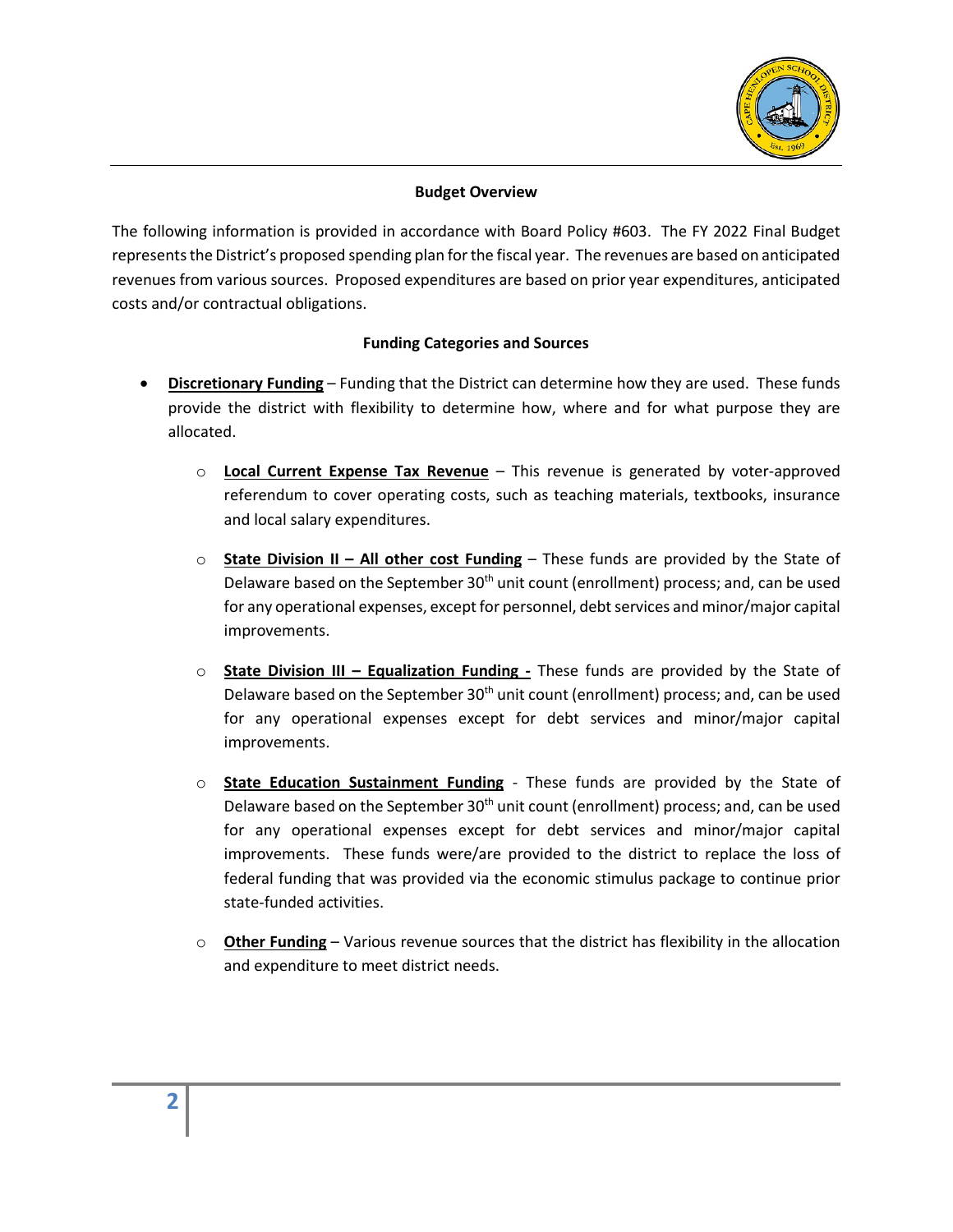

- **Non-Discretionary Funding** Funding provided to the District that has limited flexibility and/or pre-determined rules for the expenditure of the funds.
	- **State Division I Funding** May only be used for salary, benefit and other employment costs (OEC's) for personnel funded by the State of Delaware through the September 30th unit count (enrollment) process.
	- o **Other State Funds** various categories that may only be used for the purpose of which those funds were granted by the State of Delaware through the September  $30<sup>th</sup>$  unit count (enrollment) process.
	- o **Local Match Tax Funding** The "Match Tax" (Minor Capital Improvement, Technology, Extra-Time Programs, Reading and Math Resource Teachers). This revenue source allows school districts to obtain local funding to work in concert with State funds for a common purpose. In some cases, the State mandates a local match before providing State funds. In other cases, the local match is optional. Currently, there are five programs for which the State requires/allows a local match tax.
		- **Minor Capital Improvements (MCI):** This tax provides revenue to maintain facilities and to ensure compliance with health and safety standards. The State provides 60% and the district is required to provide a 40% match, up to a ceiling amount determined by the State of Delaware annual capital budget process.
		- **Technology:** This revenue must be used to maintain and/or replace technology.
		- **Extra-Time Programs:** Formally State funded and matched by the local match tax to cover after-school programs.
		- **Elementary School Reading Resource Teachers:**These funds can only be used to fund the local share of payroll costs (salary and benefits) for Reading Resource Teachers authorized in the State budget.
		- **Middle School Mathematics Resource Teachers:** These funds can only be used to fund the local share of payroll costs (salary and benefits) for Middle School Mathematics Resource Teachers authorized in the State budget.
	- o **Local Tuition Tax Revenue** May only be used to fund State of Delaware approved special school programs and/or expenses that meet state criteria for tuition eligible expenses.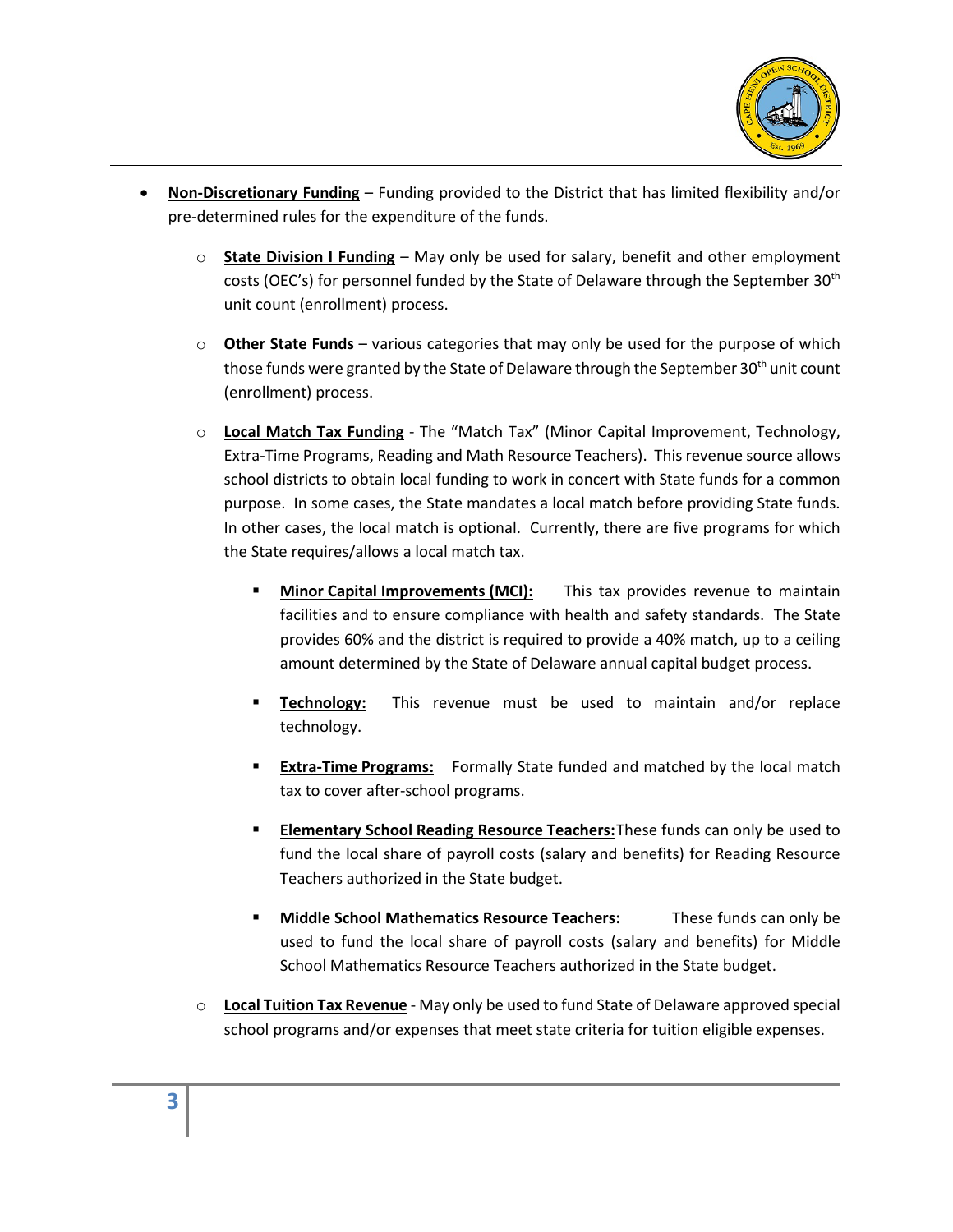

- o **Local Debt Service Tax Revenue** May only be used to fund the principal and interest payments for outstanding indebtednessfor major capital improvement projects that have been approved by referendum.
- o **Federal Funding** Funds obtained via the State of Delaware consolidated grant or direct grant application process. Funds obtained via these processes may only be used for the purposes stated in the grant application. Expenditures must meet the grant specifications, rules and regulations.
- o **Other Funding** Various sources of funds, including student activity funds, private grants and donations that have defined requirements for the expenditure of these funds.

#### **Budget Highlights**

- Overall budget of \$176.3M, an increase of \$7.2M (5.3%) in Operations; and, a decrease of \$36.2M (-52.9%) in Capital Improvement Projects (excluding Bond Anticipation Note costs for Debt Service).
- \$768.6k in program efficiency/budget reductions/reallocations
- Local funding provided to maximize the use of all state-earned staffing units
- Local funding provided to meet local staffing needs and contract obligations
- Local funding provided for modular classrooms at each Middle School
- Local funding provided to implement new software systems fore Human Resources, Payroll and Benefits and Accounting
- Local funding provided for increased security maintenance
- Local funding provided for additional copiers
- State funding for Student Success Block Grant
- State funding for Opportunity Grants
- State funding for Mentoring
- State funding for World Immersion
- Federal funding for the  $21^{st}$  Century Grant programs at MES
- Federal funding for CARES Act (ESSER II & III)
- Major Capital funding for the new Middle School project
- Reserve funding set-aside for the following:
	- o \$250K Turf Field Replacement for Champions Field
	- o \$120K Curriculum Replacement
	- o \$15K Band Uniform/Equipment Replacement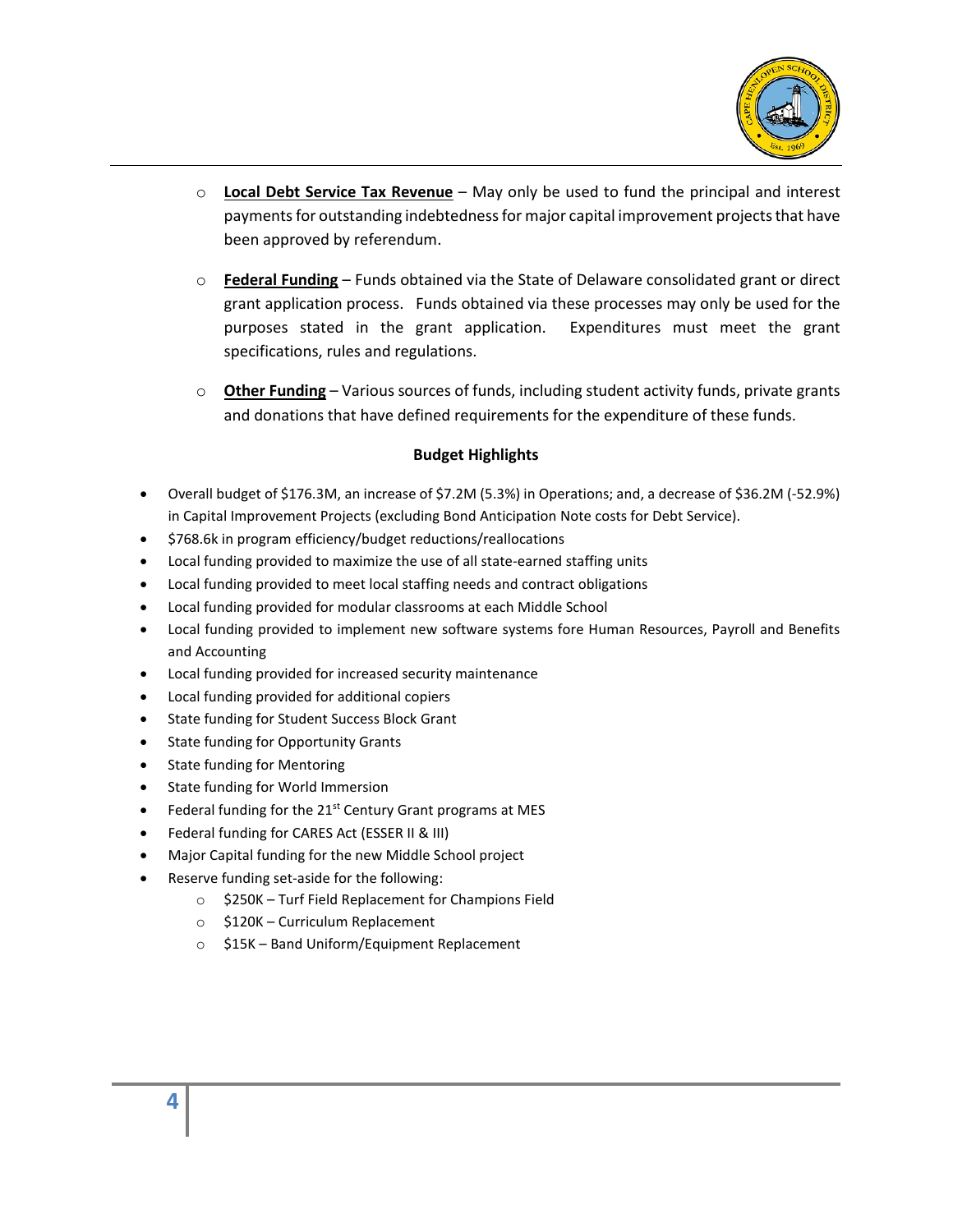

#### **EXECUTIVE SUMMARY**

| <b>REVENUE PROJECTIONS</b>                                                                            |                              |          | FY 2021<br><b>BUDGET</b>      |          | FY 2021<br><b>ACTUAL</b>            |           | FY 2022 FINAL<br><b>BUDGET</b> |
|-------------------------------------------------------------------------------------------------------|------------------------------|----------|-------------------------------|----------|-------------------------------------|-----------|--------------------------------|
| I. DISCRETIONARY REVENUE<br><b>II. NON-DISCRETIONARY REVENUE</b>                                      |                              |          | \$29,953,945<br>\$170,685,499 | \$<br>\$ | 30,903,125<br>173,366,845           |           | \$30,487,341<br>\$139,972,547  |
| <b>PROJECTED REVENUES</b>                                                                             |                              |          | \$200,639,444                 | s.       | 204,269,970 \$170,459,888           |           |                                |
| SUPPLEMENTAL FUNDING                                                                                  | <b>ACCOUNTING</b><br>APPROP. |          |                               |          |                                     |           |                                |
| I. DISCRETIONARY FUNDS                                                                                |                              |          |                               |          |                                     |           |                                |
| DEBT SERVICE HOLDING ACCOUNT                                                                          | 91000                        | \$       |                               | Ś        |                                     | \$        |                                |
| LOCAL - CHILD NUTRITION CARRYOVER FUNDS                                                               | 91100                        | \$       | 423,536                       | Ś        |                                     | \$        | 529.451                        |
| LOCAL - TECHNOLOGY MATCH TAX CARRYOVER<br><b>BUILDING RENTAL CARRYOVER FUNDS</b>                      | 91210<br>91301               | \$       | 102,903                       | Ś<br>Ś   |                                     | \$        | 290,452                        |
| PRIVATE GRANTS AND DONATIONS                                                                          | 91305                        | \$<br>\$ |                               | Ś        |                                     | \$        | 34,282                         |
| <b>ATHLETIC CARRYOVER FUNDS</b>                                                                       | 91560                        | \$       | 45,052                        | \$       | 31,828                              | \$        | 13,224                         |
| <b>CSCRP CARRYOVER FUNDS</b>                                                                          | 91603                        | \$       |                               | Ś        |                                     | Ś         |                                |
| <b>INDIRECT COST CARRYOVER</b>                                                                        | 91691                        | \$       |                               | \$       | ٠                                   | \$        | 261,962                        |
| <b>ERATE CARRYOVER</b>                                                                                | 91692                        | \$       |                               | \$       |                                     | \$        | 7,210                          |
| <b>LOCAL - ONE-TIME CARRYOVER FUNDS</b><br><b>LOCAL - SALARY SAVINGS</b>                              | 98000<br>98013               | \$<br>\$ | 2,353,422<br>1,775,492        | \$<br>Ś  | 343,094<br>$\overline{\phantom{a}}$ | \$<br>\$  | 2,010,328<br>2,641,762         |
| TURF FIELD REPLACEMENT RESERVE                                                                        | 98039                        | \$       |                               | \$       | ٠                                   | \$        | 100,000                        |
| <b>DISTRICT CONTINGENCY</b>                                                                           | 98079                        | \$       |                               | \$       |                                     | \$        |                                |
| <b>CONSTRUCTION RESERVE FUNDS</b>                                                                     | 98114                        | \$       |                               | Ś        |                                     | \$        |                                |
| <b>INSTRUCTION RESERVE FUNDS</b>                                                                      | 98115                        | \$       |                               | \$       |                                     | \$        |                                |
| <b>MAINTENANCE RESERVE FUNDS</b>                                                                      | 98116                        | \$       |                               | \$       |                                     | \$        |                                |
| <b>TRANSPORTATION RESERVE FUNDS</b>                                                                   | 98118                        | \$<br>\$ |                               | \$       | ٠                                   | \$        |                                |
| <b>TECHNOLOGY RESERVE FUNDS</b><br>SECURITY RESERVE FUNDS                                             | 98261<br>98262               | \$       |                               | \$<br>\$ |                                     | \$<br>\$  |                                |
| <b>FURNITURE RESERVE FUNDS</b>                                                                        | 98263                        | \$       |                               | \$       |                                     | \$        |                                |
| <b>EMPLOYEE EXIT RESERVE FUNDS</b>                                                                    | 98264                        | \$       |                               | Ś        |                                     | \$        |                                |
| <b>TOTAL DISCRETIONARY</b>                                                                            |                              | \$       | 4,700,405                     | \$       | 374,922                             | -\$       | 5,888,671                      |
| SUPPLEMENTAL FUNDING                                                                                  |                              | Ś        | 4,700,405                     | Ś        | 374,922                             | \$        | 5,888,671                      |
| <b>AVAILABLE FUNDS FOR BUDGET</b>                                                                     |                              |          | \$205,339,849                 | \$       | 204,644,892                         |           | \$176,348,559                  |
|                                                                                                       |                              |          |                               |          |                                     |           | 100.0%                         |
| <b>EXPENSE PROJECTIONS</b><br><b>OPFRATING UNITS</b><br>9170710A - H.O. BRITTINGHAM ELEMENTARY SCHOOL |                              | \$       | $31,150$ \$                   |          | $31,128$ \$                         |           | 33,880                         |
| 9170712A - RICHARD A. SHIELDS ELEMENTARY SCHOOL                                                       |                              | \$       | 39,970                        | .s       | 38,912 \$                           |           | 38,710                         |
| 9170718A - LOVE CREEK ELEMENTARY SCHOOL                                                               |                              | \$       | 49,210                        | Ŝ        | 46,683                              | \$        | 39,480                         |
| 9170720A - MARINER MIDDLE SCHOOL<br>9170721A - MILTON ELEMENTARY SCHOOL                               |                              | \$<br>\$ | 56,259<br>30,030              | \$<br>s  | 53,744<br>30,030 \$                 | \$        | 56,998<br>37,730               |
| 9170722A - REHOBOTH ELEMENTARY SCHOOL                                                                 |                              | \$       | 36,190                        | \$       | $35,252$ \$                         |           | 39,340                         |
| 9170724A - BEACON MIDDLE SCHOOL                                                                       |                              | \$       | 62,855                        | .s       | 46,839                              | .s        | 58,619                         |
| 9170726A - CAPE HENLOPEN HIGH SCHOOL                                                                  |                              | \$       | 256,535                       | s        | 176,800                             | -\$       | 278,415                        |
| 9170728A - SUSSEX CONSORTIUM                                                                          |                              | \$       | 14,496,444                    | s        | 11,618,177                          | \$        | 15,056,575                     |
| 99900000 - BOARD OF EDUCATION                                                                         |                              | \$       | 35,000                        | Ŝ        | 11,082 \$                           |           | 35,000                         |
| 99900300 - DISTRICT EXPENDITURES<br>99910010 - DISTRICT OFFICE                                        |                              | \$<br>\$ | 1,405,344<br>1,055,000        | s<br>- S | 1,405,344<br>995,028                | \$<br>-\$ | 1,364,875<br>1,352,000         |
| 99910100 - SUPERINTENDENT                                                                             |                              | \$       | 15,000                        | .s       | 8,890                               | \$        | 15,000                         |
| 99910110 - ASSISTANT SUPERINTENDENT                                                                   |                              | \$       | 65,000                        | s        | 31,539                              | \$        | 65,000                         |
| 99920000 - CURRICULUM AND INSTRUCTION                                                                 |                              | \$       | 862,087                       | s        | 683,399                             | -\$       | 1,046,652                      |
| 99920200 - EXTRA-TIME PROGRAMS                                                                        |                              | \$       | 222,500                       | Ś        |                                     | Ś         | 222,500                        |
| 99920700 - ATHLETICS                                                                                  |                              | \$       | 1,075,000                     | s        | 837,461 \$                          |           | 1,105,000                      |
| 99921000 - INSTRUCTIONAL SUPPORT SERVICES<br>99921050 - SPECIAL EDUCATION                             |                              | \$<br>\$ | 187,500<br>5,950,000          | s<br>Ŝ   | $105,515$ \$<br>4,195,250           | \$        | 187,500<br>5,950,000           |
| 99930200 - SPECIAL SCHOOL TUITION PAYMENTS                                                            |                              | \$       | 1,931,633                     | s        | 1,634,669                           | \$        | 1,922,000                      |
| 99940050 - FACILITIES MANAGEMENT                                                                      |                              | \$       | 2,643,745                     | \$       | 2,455,766                           | \$.       | 2,410,000                      |
| 99940100 - CONTINGENCY AND RESERVES                                                                   |                              | \$       | 470,000                       | \$       | 690,519                             | Ŝ         | 385,000                        |
| 99940200 - DIVISION I - STATE SALARIES                                                                |                              | \$       | 56,000,000                    | \$       | 56,236,273                          | \$        | 57,685,000                     |
| 99940400 - DIVISION III - LOCAL SALARIES                                                              |                              | \$       | 27,554,551                    | -\$      | 23,043,926 \$                       |           | 27,752,798                     |
| 99940410 - COMPETITIVE STATE GRANTS                                                                   |                              | \$       | 996,560                       | .s       | 253,194 \$                          |           | 1,344,437                      |
| 99940500 - FEDERAL PROGRAMS                                                                           |                              | \$       | 10,925,433                    | - \$     | 5,502,177 \$                        |           | 15,807,286                     |
| 99940700 - PRIVATE GRANTS AND DONATIONS                                                               |                              |          | $100,000$ \$                  |          | 21,905 \$                           |           | 34.282                         |
| 99940810 - INFORMATION TECHNOLOGY MANAGEMENT                                                          |                              | \$       | 729,833 \$                    |          | 470,361 \$                          |           | 889,869                        |
| 99950000 - PERSONNEL<br>99960000 - CHILD NUTRITION SERVICES                                           |                              | \$<br>\$ | 116,482 \$<br>4,925,000 \$    |          | 112,176 \$<br>3,710,853 \$          |           | 84,982<br>4,925,000            |
| 99960300 - STATE TRANSPORTATION                                                                       |                              | \$       | 2,850,000 \$                  |          | 2,470,758 \$                        |           | 2,100,000                      |
| 99960400 - LOCAL TRANSPORTATION                                                                       |                              | \$       | 450,000 \$                    |          | 442,144 \$                          |           | 495,000                        |
| 99970000 - LOCAL DEBT SERVICE                                                                         |                              | \$       | $6,279,336$ \$                |          | $6,627,581$ \$                      |           | 7,609,181                      |
| 99970100 - MAJOR CAPITAL IMPROVEMENTS                                                                 |                              | \$       | 61,347,800 \$                 |          | 46,144,129 \$                       |           | 23,727,000                     |
| 99970200 - MINOR CAPITAL IMPROVEMENTS<br>99990850 - LITTLE VIKINGS EARLY CHILDHOOD PGM.               |                              | \$<br>Ś  | 838,401 \$<br>1,250,000 \$    |          | 726,689 \$<br>897,270 \$            |           | 943,449<br>1,250,000           |
|                                                                                                       |                              |          |                               |          |                                     |           |                                |
| <b>PROJECTED EXPENSES</b>                                                                             |                              |          | $$205,339,849$ \$             |          | 171,791,462 \$176,348,559           |           |                                |
| <b>UNALLOCATED FUNDS</b>                                                                              |                              |          |                               |          |                                     | \$        | (0)                            |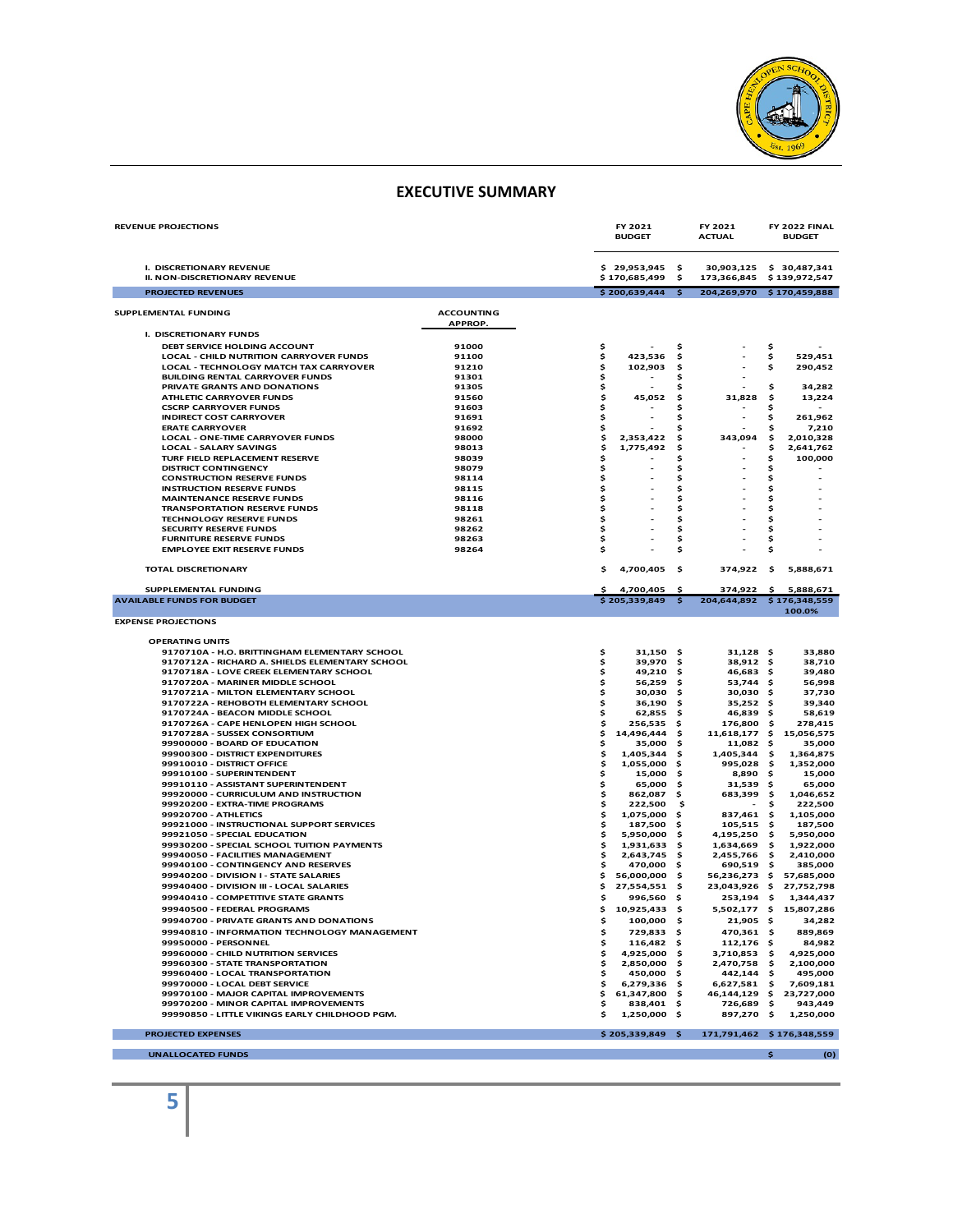

### **BUDGET REDUCTION SUMMARY**

# **FY 2019 THROUGH FY 2022**

| <b>LINE ITEM</b>                            | <b>FY</b>    | <b>AMOUNT</b>     |
|---------------------------------------------|--------------|-------------------|
|                                             |              |                   |
| <b>SCHOOL OPERATING AND LIBRARY BUDGET</b>  | \$<br>2019   | (169,995.00)      |
| <b>BOARD OF EDUCATION</b>                   | \$<br>2019   | (5,000.00)        |
| <b>DISTRICT OFFICE</b>                      | \$<br>2019   | (15,000.00)       |
| <b>SUPERINTENDENT</b>                       | \$<br>2019   | (5,000.00)        |
| <b>CURRICULUM - LOCAL PD/AVID</b>           | \$<br>2019   | (56,920.00)       |
| <b>EXTRA-TIME PROGRAMS</b>                  | \$<br>2019   | (139,500.00)      |
| <b>ATHLETICS</b>                            | \$<br>2019   | (17,000.00)       |
| <b>FACILITIES</b>                           | \$<br>2019   | (40,000.00)       |
| <b>RESERVE FUND REDUCTIONS</b>              | \$<br>2019   | (144,800.00)      |
| <b>PERSONNEL</b>                            | \$<br>2019   | (10,000.00)       |
| <b>SUBTOTAL</b>                             | \$           | (603, 215.00)     |
|                                             |              |                   |
| <b>ODYSSEY OF THE MIND</b>                  | \$<br>2020   | (20,000.00)       |
| <b>CAPE CAROUSEL</b>                        | \$<br>2020   | (30,000.00)       |
| <b>HOMEBOUND/VISITATION</b>                 | \$<br>2020   | (105,000.00)      |
| 504 (PHISICALLY IMPAIRED PROGRAM)           | \$<br>2020   | (2,500.00)        |
| <b>FACILITIES OPERATIONS</b>                | \$<br>2020   | (45,000.00)       |
| <b>OVERTIME - CLERICAL</b>                  | \$<br>2020   | (27,000.00)       |
| <b>OVERTIME - PARA/IT</b>                   | \$<br>2020   | (5,000.00)        |
| SUBSTITUTE - CASUAL/SEASONAL                | \$<br>2020   | (35,000.00)       |
| <b>SUBSTITUTE - TEACHERS</b>                | \$<br>2020   | (125,000.00)      |
| <b>SUBSITUTE - PARAS</b>                    | \$<br>2020   | (50,000.00)       |
| <b>SUBSTITUTE - NURSES</b>                  | \$<br>2020   | (5,000.00)        |
| <b>SUBSTITUTE - CUSTODIANS</b>              | \$<br>2020   | (65,000.00)       |
| <b>SUBSTITUTE - CLERICAL</b>                | \$<br>2020   | (25,000.00)       |
| <b>PERSONNEL OPERATIONS</b>                 | \$<br>2020   | (17,500.00)       |
| <b>CHILD NUTRITION OPERATIONS</b>           | \$<br>2020   | (200,000.00)      |
| <b>SUBTOTAL</b>                             | \$           | (757,000.00)      |
| <b>FURNITURE CONTINGENCY</b>                | \$<br>2021   | (100,000.00)      |
| <b>INSTRUCTION/CURRICULUM CONTINGENCY</b>   | 2021<br>\$   | (120,000.00)      |
| <b>RETIREMENT PAYOUT CONTINGENCY</b>        | \$<br>2021   | (75,000.00)       |
| <b>INFORMATION TECHNOLOGY</b>               | \$<br>2021   | (350,000.00)      |
| <b>LOCAL TRANSPORTATION</b>                 | \$<br>2021   | (20,000.00)       |
| <b>SUBTOTAL</b>                             | \$           | (665,000.00)      |
| <b>DISTRICT OFFICE</b>                      | 2022<br>\$   | (15,000.00)       |
| <b>ATHLETICS</b>                            | \$<br>2022   | (155,000.00)      |
| <b>INSTRUCTION/CURRICULUM CONTINGENCY</b>   | \$<br>2022   | (335,000.00)      |
| <b>OVERTIME - PARA/IT</b>                   | \$<br>2022   | (10,000.00)       |
| <b>LOCAL BENEFIT AND SALARY CONTINGENCY</b> | \$<br>2022   | (253,580.00)      |
| <b>SUBTOTAL</b>                             | \$           | (768,580.00)      |
|                                             |              |                   |
|                                             | <b>TOTAL</b> | \$ (2,793,795.00) |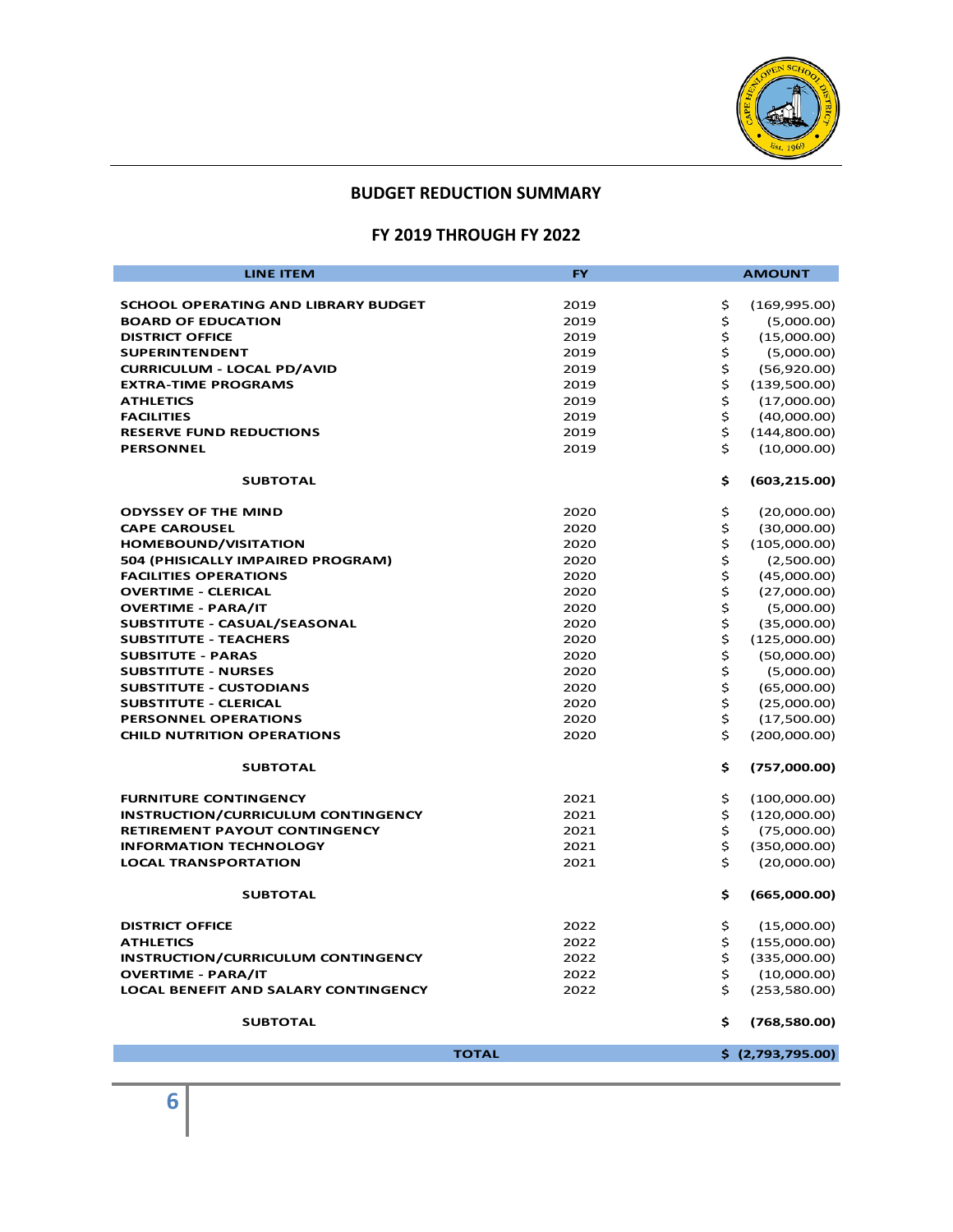

#### **SUMMARY OF RESERVE AC COUNTS**

| <b>JANUARY</b>                                      |               |                     |                  |                    |                                    |          |                   |              |                    |              |                   |                                                                         |
|-----------------------------------------------------|---------------|---------------------|------------------|--------------------|------------------------------------|----------|-------------------|--------------|--------------------|--------------|-------------------|-------------------------------------------------------------------------|
| <b>ACCOUNT</b>                                      | APPR.         |                     | 6/30/2021        |                    | FY 2022                            |          | FY 2022           |              | <b>YTD BALANCE</b> |              | <b>DIFFERENCE</b> | <b>COMMENT</b>                                                          |
|                                                     |               |                     | <b>BALANCE</b>   |                    | <b>PROPOSED</b>                    |          | <b>PROJECTED</b>  |              | (1/31/2022)        |              | (PROJ. VS.        |                                                                         |
|                                                     |               |                     |                  |                    | <b>CHANGE IN</b><br><b>FUNDING</b> |          | <b>BALANCE</b>    |              |                    |              | <b>ACTUAL)</b>    |                                                                         |
|                                                     |               |                     |                  |                    |                                    |          |                   |              |                    |              |                   |                                                                         |
| <b>RESERVE ACCOUNTS</b>                             |               |                     |                  |                    |                                    |          |                   |              |                    |              |                   |                                                                         |
| <b>Turf Field Replacement</b>                       | 98039 \$      |                     | 113,130          | \$                 |                                    | \$       | 113,130           | \$           | 2,080              | \$           | (111, 051)        |                                                                         |
| Reserve for Athletics/Extra Programs                | 98065         | \$                  | 1,000            | \$                 |                                    | \$       | 1,000             | -\$          | 1,000              | \$           |                   |                                                                         |
| District Contingency*                               | 98079         | \$                  | 3,000,000        | \$                 |                                    | \$       | 3,000,000         | \$           | 3,000,000          | \$           |                   |                                                                         |
| <b>Summer Payroll Reserve</b>                       | 98079 \$      |                     | 6,000,000        | \$                 |                                    | \$       | 6,000,000         | $\mathsf{S}$ | 6,000,000          | \$           |                   | \$6M Reserved for Summer                                                |
| <b>Reserve for Construction</b>                     | 98114 \$      |                     | 32,148           | -\$                |                                    | \$       |                   | \$           |                    | \$           |                   | Payroll Annually                                                        |
| Reserve for Instruction                             | 98115         | -\$                 |                  | \$                 | 120,000 \$                         |          | 32,148<br>120,000 | \$           | 32,148<br>5,000    | \$           |                   |                                                                         |
| <b>Reserve for Maintenance</b>                      | 98116 \$      |                     | 2,684            | \$                 |                                    | \$       | 2,684             | -\$          | 98                 | $\mathsf{S}$ |                   | (115,000) Update Math Curriculum<br>(2,586) Replacement of Vehicles and |
|                                                     |               |                     |                  |                    |                                    |          |                   |              |                    |              |                   | Equipment                                                               |
| <b>Reserve for Transportation</b>                   | 98118 \$      |                     | 1,000            | \$                 | $\overline{a}$                     | - \$     | 1,000             | $\mathsf{S}$ | 1,000              | 5            |                   | Reserve for Athletic Bus                                                |
|                                                     |               |                     |                  |                    |                                    |          |                   |              |                    |              |                   | Replacement/Purchases                                                   |
| Reserve for Band Uniforms and Equip.<br>Replacement | 98120 \$      |                     | 29,480           | -\$                | 15,000 \$                          |          | 44,480 \$         |              | 44,480 \$          |              |                   | Reserve for Band Equipment<br>and Uniform Replacements                  |
| <b>Reserve for Technology</b>                       | 98261 \$      |                     | 647,314          | \$                 |                                    | - \$     | 647,314 \$        |              | $649,403$ \$       |              |                   | 2,089 Funds for Technology                                              |
|                                                     |               |                     |                  |                    |                                    |          |                   |              |                    |              |                   | Replacement                                                             |
| <b>Reserve for Security</b>                         | 98262 \$      |                     | 1,000            | \$                 | ٠                                  | \$       | 1,000             | \$           | 1,000              | \$           |                   |                                                                         |
| <b>Reserve for Furniture</b>                        | 98263         | $\ddot{\mathsf{s}}$ | 65,682           | \$                 |                                    | \$       | 65,682            | ∣\$          | 32,098 \$          |              |                   | (33,584) Furniture Replacement                                          |
| <b>Reserve for Severance</b>                        | 98264 \$      |                     | 67,261           | \$                 |                                    | - \$     | $67,261$ \$       |              | 24,992 \$          |              |                   | and/or Needs<br>(42,269) Leave Payout for Retirements                   |
|                                                     |               |                     |                  |                    |                                    |          |                   |              |                    |              |                   | and Resignations                                                        |
|                                                     |               |                     |                  |                    |                                    |          |                   |              |                    |              |                   |                                                                         |
|                                                     |               | \$                  | 9,960,699        | \$                 | 135,000 \$                         |          | 10,095,699 \$     |              | $9,793,299$ \$     |              | (302, 400)        |                                                                         |
| <b>Total Local and Reserve Balances</b>             |               |                     |                  |                    |                                    |          |                   |              |                    |              |                   |                                                                         |
|                                                     |               |                     |                  |                    |                                    |          |                   |              |                    |              |                   |                                                                         |
| <b>LOCAL AND HOLDING ACCOUNTS</b>                   |               |                     |                  |                    |                                    |          |                   |              |                    |              |                   |                                                                         |
|                                                     |               |                     |                  |                    |                                    |          |                   |              |                    |              |                   |                                                                         |
| Debt Service*                                       | 91000 \$      |                     | 11,332,036 \$    |                    | $(2,000,000)$ \$                   |          | $9,332,036$ \$    |              | 15,920,138 \$      |              |                   | 6,588,102 FY 20 Market Pressure Funds                                   |
|                                                     |               |                     |                  |                    |                                    |          |                   |              |                    |              |                   | (\$2M) still owed to Capital                                            |
|                                                     | 91050 \$      |                     |                  |                    | $\overline{a}$                     |          |                   |              |                    |              |                   | Projects                                                                |
| Tuition*                                            | 91100 \$      |                     | 8,052,368        | \$                 |                                    | \$<br>\$ | 8,052,368         | ∣\$<br>\$    | $12,735,953$ \$    | \$           | 4,683,585         |                                                                         |
| <b>Child Nutrition</b><br><b>Building Rental</b>    | 91301 \$      |                     | 529,452<br>9,114 | \$<br>$\mathsf{S}$ |                                    | \$       | 529,452<br>9,114  | \$           | 950,831<br>14,095  | \$           | 421,379<br>4,981  |                                                                         |
| Sussex Consortium*                                  | $91363$ \$    |                     | 9,166,850        | -\$                | $(4, 166, 850)$ \$                 |          | 5,000,000         | \$.          | 10,900,161 \$      |              | 5,900,161         | \$5M Target for SC Carryover                                            |
|                                                     |               |                     |                  |                    |                                    |          |                   |              |                    |              |                   | to cover Pre-Tuition receipt                                            |
|                                                     |               |                     |                  |                    |                                    |          |                   |              |                    |              |                   | expenditures                                                            |
| Early Childhood Education (LVELC)*                  | 91412 \$      |                     | 742,596          | - \$               | $(242, 596)$ \$                    |          | 500,000 \$        |              | $1,064,853$ \$     |              |                   | 564,853 \$500K Target for Pre-K                                         |
|                                                     |               |                     |                  |                    |                                    |          |                   |              |                    |              |                   | Carryover to cover Pre-                                                 |
|                                                     |               |                     |                  |                    |                                    |          |                   |              |                    |              |                   | Tuition reciept expenditures                                            |
| District ILC*                                       | 91426 \$      |                     | 5,187,650 \$     |                    | $(2, 187, 650)$ \$                 |          | 3,000,000 \$      |              | 6,771,097 \$       |              |                   | 3,771,097 \$3M Target for SC Carryover                                  |
|                                                     |               |                     |                  |                    |                                    |          |                   |              |                    |              |                   | to cover Pre-Tuition receipt                                            |
|                                                     |               |                     |                  |                    |                                    |          |                   |              |                    |              |                   | expenditures                                                            |
| Scope Transportation*                               | 91437 \$      |                     | 66,160 \$        |                    | $(66, 160)$ \$                     |          |                   | \$           | 57,257             | \$           | 57,257            |                                                                         |
| Athletic Game and Misc. Receipts                    | 91560 \$      |                     | 13,224           | - \$               | $(13, 224)$ \$                     |          |                   | Ś            | 64,084             | \$.          | 64,084            |                                                                         |
| <b>CSCRP</b>                                        | $91603 \;$ \$ |                     | $190,313$ \$     |                    | $(50,000)$ \$                      |          | $140,313$ \$      |              | $185,451$ \$       |              |                   | 45,138 Allocated for Nursing related<br>items                           |
| <b>Indirect Costs*</b>                              | 91691 \$      |                     | $261,963$ \$     |                    | $(261,963)$ \$                     |          | $\overline{a}$    | \$           | $541,081$ \$       |              | 541,081           |                                                                         |
| E-Rate                                              | $91692$ \$    |                     | 7,210            | -\$                | $(7,210)$ \$                       |          | ٠                 | \$           | 2,209              | \$           |                   | 2,209 Used in IT to fund internet                                       |
|                                                     |               |                     |                  |                    |                                    |          |                   |              |                    |              |                   | <b>Bandwidth Upgrade</b>                                                |
| <b>Local Operating</b>                              | 98000 \$      |                     | 2,010,329        | - \$               | $(10, 329)$ \$                     |          | 2,000,000         | $\mathsf{S}$ | 2,461,061          | - 5          |                   | 461,061 \$2M Target for Carryover                                       |
|                                                     |               |                     |                  |                    |                                    |          |                   |              |                    |              |                   | Funds                                                                   |
| <b>Local Payroll</b>                                | 98013 \$      |                     | 2,641,763 \$     |                    | $(1, 141, 763)$ \$                 |          | 1,500,000 \$      |              | 11,821,717 \$      |              |                   | 10,321,717 \$1.5M Projected Carryover in<br>Salary Savings              |
|                                                     |               |                     |                  |                    |                                    |          |                   |              |                    |              |                   |                                                                         |
| <b>Total Local and Holding Account</b>              |               | \$                  | 40,211,028       | -\$                | $(10, 147, 745)$ \$                |          | 30,063,283        | $\sim$       | 63,489,988         | \$           | 33.426.705        |                                                                         |
| <b>Balances</b>                                     |               |                     |                  |                    |                                    |          |                   |              |                    |              |                   |                                                                         |
| <b>Total Reserve/Local/Holding Account</b>          |               | \$                  | 50,171,727 \$    |                    | $(10,012,745)$ \$                  |          | 40,158,982        | \$           | 73,283,286         | \$           | 33,124,304        |                                                                         |
| <b>Balances</b>                                     |               |                     |                  |                    |                                    |          |                   |              |                    |              |                   |                                                                         |

**\* Note: This amount will show as a negative (-) amount when funds are being used to meet budgetary needs.**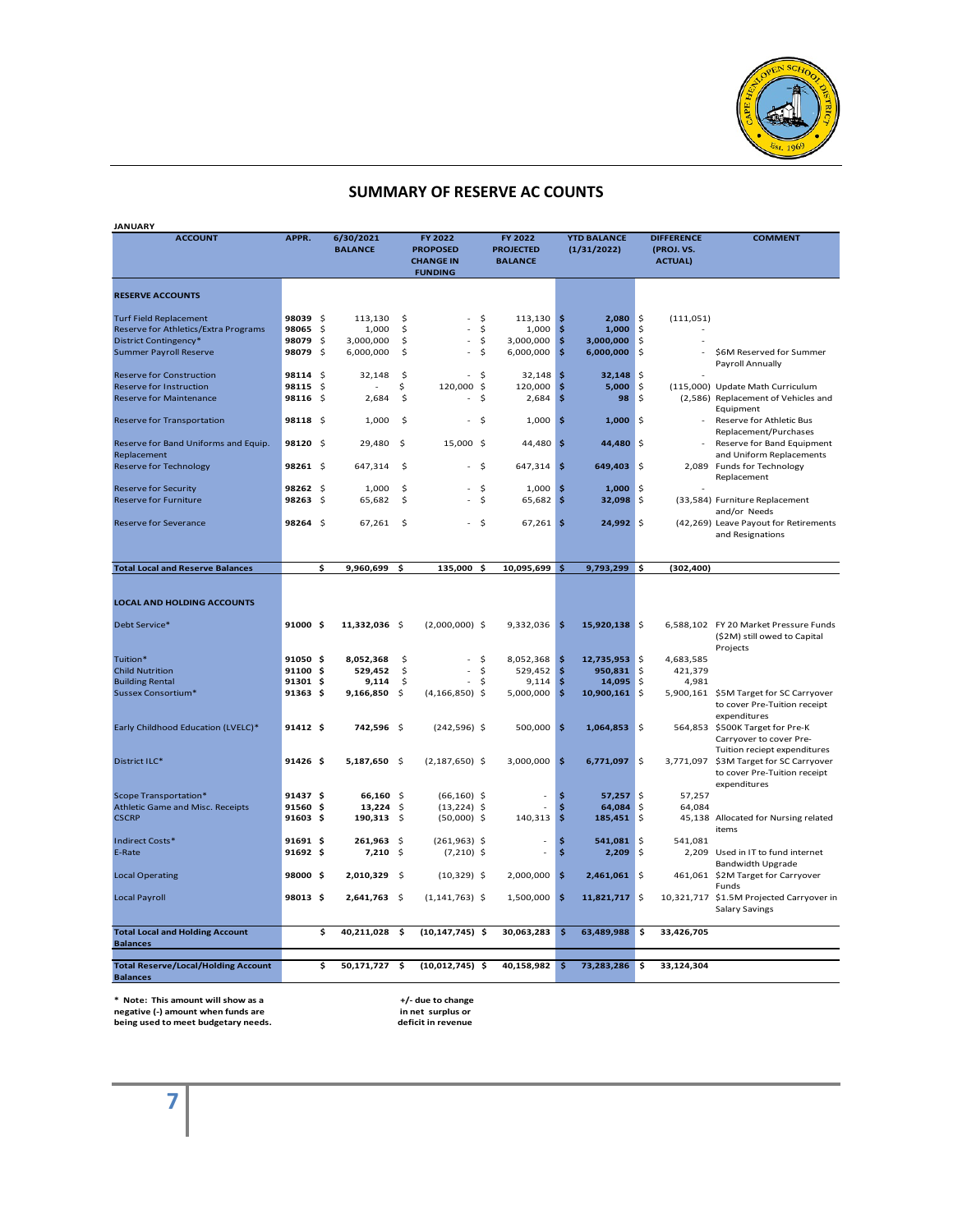

#### **OPERATING UNIT SUMMARY**

This summary highlights the difference between the FY 2021 Budget, FY 2021 Actual Expenditures and the FY 2022 Budget.

| <b>OPERATING UNIT</b>                                                 |          | FY 2021<br><b>BUDGET</b> |           | FY 2021<br><b>ACTUAL.</b><br><b>EXPENDITURES</b> |            | FY 2022<br><b>BUDGET</b>     |           | FY 2021<br><b>BUDGET</b><br>VS.<br>FY 2022<br><b>BUDGET</b> |           | FY 2021<br><b>ACTUALS</b><br>VS.<br>FY 2022<br><b>BUDGET</b> | FY 2021<br><b>ACTUAL</b><br>VS.<br>FY 2022<br><b>BUDGET</b><br>%<br><b>CHANGE</b> | <b>COMMENT</b>                                                                                            |
|-----------------------------------------------------------------------|----------|--------------------------|-----------|--------------------------------------------------|------------|------------------------------|-----------|-------------------------------------------------------------|-----------|--------------------------------------------------------------|-----------------------------------------------------------------------------------|-----------------------------------------------------------------------------------------------------------|
| 9170710A - H.O. BRITTINGHAM ELEMENTARY                                | \$       | $31,150$ \$              |           | 31,128 \$                                        |            | 33.880 S                     |           | 2.730S                                                      |           | 2.752                                                        | 8.84%                                                                             | Based on Projected Enrollment due to                                                                      |
| <b>SCHOOL</b><br>9170712A - RICHARD A. SHIELDS ELEMENTARY             | \$       | 39,970                   | -\$       | 38,912 \$                                        |            | 38,710 \$                    |           | $(1,260)$ \$                                                |           | (202)                                                        | $-0.52%$                                                                          | redistricting<br>Based on Projected Enrollment due to                                                     |
| SCHOOL<br>9170718A - LOVE CREEK ELEMENTARY SCHOOL                     | \$       | 49,210                   | - \$      | 46,683 \$                                        |            | 39,480 \$                    |           | $(9,730)$ \$                                                |           | (7, 203)                                                     | $-15.43%$                                                                         | redistricting<br>Based on Projected Enrollment due to                                                     |
| 9170720A - MARINER MIDDLE SCHOOL                                      | \$       | 56.259                   | \$        | 53,744 \$                                        |            | 56,998 \$                    |           | 739 S                                                       |           | 3.254                                                        | 6.06%                                                                             | redistricting<br>Based on 9/30 Unit Count                                                                 |
| 9170721A - MILTON ELEMENTARY SCHOOL                                   | \$       | 30,030                   | \$        | 30,030                                           | - \$       | 37,730 \$                    |           | 7,700 \$                                                    |           | 7.700                                                        | 25.64%                                                                            | Based on Projected Enrollment due to                                                                      |
| 9170722A - REHOBOTH ELEMENTARY SCHOOL                                 | \$       | 36,190                   | -S        | 35,252 \$                                        |            | 39,340 \$                    |           | $3,150$ \$                                                  |           | 4,088                                                        | 11.60%                                                                            | redistricting<br>Based on Projected Enrollment due to<br>redistricting                                    |
| 9170724A - BEACON MIDDLE SCHOOL                                       | Ś        | 62.855                   | <b>S</b>  | 46,839                                           | -S         | 58.619 S                     |           | $(4,236)$ \$                                                |           | 11.780                                                       | 25.15%                                                                            | Based on 9/30 Unit Count                                                                                  |
| 9170726A - CAPE HENLOPEN HIGH SCHOOL<br>9170728A - SUSSEX CONSORTIUM  | \$       | 256,535<br>\$14,496,444  | Ś         | 176,800                                          | \$         | 278,415<br>\$15,056,575      | - S       | 21,880                                                      | \$<br>\$  | 101,615                                                      | 57.47%<br>29.59%                                                                  | Based on 9/30 Unit Count                                                                                  |
| 99900000 - BOARD OF EDUCATION                                         | Ś        | 35,000                   | \$<br>s   | 11,618,177<br>11,082                             | \$.        | 35,000                       | -\$<br>-S | 560,131                                                     | \$.       | 3,438,398<br>23,918                                          | 215.83%                                                                           | Based on Projected Expenditures<br>Based on Projected Expenditures                                        |
| 99900300 - DISTRICT EXPENDITURES                                      | \$       | 1,405,344                | Ś         | 1,405,344                                        | \$         | 1,364,875                    | s.        | (40, 469)                                                   | Ŝ.        | (40, 469)                                                    | $-2.88%$                                                                          | Based on 9/30 Unit Count                                                                                  |
| 99910010 - DISTRICT OFFICE                                            | \$       | 1,055,000                | \$        | 995,028                                          | \$         | 1,352,000                    | \$.       | 297,000                                                     | \$.       | 356,972                                                      | 35.88%                                                                            | Based on Projected Expenditures                                                                           |
| 99910100 - SUPERINTENDENT<br>99910110 - ASSISTANT SUPERINTENDENT      | Ś<br>\$  | 15.000<br>65,000         | \$.<br>\$ | 8,890<br>31.539                                  | \$.<br>\$. | 15.000<br>65,000             | -S<br>-\$ |                                                             | S.<br>\$  | 6.110                                                        | 68.73%<br>33,461 106.10%                                                          | No Change<br>Based on Projected Expenditures                                                              |
| 99920000 - CURRICULUM AND INSTRUCTION                                 | \$       | 862,087                  | \$        | 683,399                                          | \$         | 1,046,652                    | -\$       | 184,565                                                     | \$        | 363,253                                                      | 53.15%                                                                            | Based on Projected Expenditures                                                                           |
| 99920200 - EXTRA-TIME PROGRAMS                                        | \$       | 222,500                  | \$.       |                                                  | \$         | 222,500                      | -S        |                                                             | \$.       | 222,500                                                      | #DIV/0!                                                                           | No Change                                                                                                 |
| 99920700 - ATHLETICS                                                  | \$       | 1,075,000                | \$        | 837,461                                          | \$         | 1,105,000                    | -\$       | 30,000                                                      | \$.       | 267,539                                                      | 31.95%                                                                            | Additional Funding for New Middle School                                                                  |
| 99921000 - INSTRUCTIONAL SUPPORT SERVICES                             | \$.      | 187,500                  | -\$       | 105,515 \$                                       |            | 187,500                      | - \$      | $\sim$                                                      | \$.       | 81,985                                                       | 77.70%                                                                            | Sports<br>No Change                                                                                       |
| 99921050 - SPECIAL EDUCATION<br>99930200 - SPECIAL SCHOOL TUITION     | \$<br>\$ | 5,950,000<br>1,931,633   | \$<br>\$  | 4,195,250<br>1,634,669                           | -\$<br>-\$ | 5,950,000<br>1,922,000       | -\$<br>-S | $\sim$<br>(9,633)                                           | \$<br>\$. | 1,754,750<br>287,331                                         | 41.83%<br>17.58%                                                                  | Based on Projected Expenditures<br>Adusted based on Actual and Projected                                  |
| <b>PAYMENTS</b><br>99940050 - FACILITIES MANAGEMENT                   | Ś        | 2,643,745                | <b>S</b>  | 2,455,766                                        | -\$        | 2,410,000 \$                 |           | $(233, 745)$ \$                                             |           | (45, 766)                                                    | $-1.86%$                                                                          | Expenditures<br>Reduction based on projected state energy<br>funding                                      |
| 99940100 - CONTINGENCY AND RESERVES                                   | Ś        | 470,000 \$               |           | 690,519 \$                                       |            | 385,000 \$                   |           | $(85,000)$ \$                                               |           |                                                              |                                                                                   | (305,519) -44.24% Allocated Funds for Curriculum and Band<br>Uniform/Equipment; Turf field Replacement    |
| 99940200 - DIVISION I - STATE SALARIES                                |          | \$56,000,000             | Ś         | 56,236,273                                       |            | \$57,685,000 \$              |           | 1,685,000                                                   | -S        | 1,448,727                                                    | 2.58%                                                                             | for Champions Field<br>Adusted based on Actual and Projected<br>Expenditures                              |
| 99940400 - DIVISION III - LOCAL SALARIES                              |          | \$27,554,551             | \$        | 23,043,926                                       |            | \$27,752,798 \$              |           | 198,247 \$                                                  |           | 4,708,872                                                    | 20.43%                                                                            | Adusted based on Actual and Projected<br>Expenditures                                                     |
| 99940410 - COMPETITIVE STATE GRANTS<br>99940500 - FEDERAL PROGRAMS    | \$<br>\$ | 996,560<br>10,925,433    | S<br>\$   | 253.194<br>5,502,177                             | -\$        | 1,344,437 \$<br>\$15,807,286 | \$.       | 347,877 \$<br>4,881,853                                     |           | 1,091,243<br>\$10,305,109                                    | 430.99%<br>187.29%                                                                | Based on FY 22 Allocations<br>Based on FY 22 Allocations and New Federal                                  |
| 99940700 - PRIVATE GRANTS AND DONATIONS                               | s        | 100,000                  | \$        | 21,905                                           | -\$        | 34,282 \$                    |           | $(65, 718)$ \$                                              |           | 12,377                                                       | 56.51%                                                                            | Grants<br>Adusted based on Actual and Projected<br>Expenditures                                           |
| 99940810 - INFORMATION TECHNOLOGY<br><b>MANAGEMENT</b>                | \$       | 729,833                  | - S       | 470,361 \$                                       |            | 889.869 S                    |           | 160,036 \$                                                  |           | 419,508                                                      | 89.19%                                                                            | Based on Projected Expenditures                                                                           |
| 99950000 - PERSONNEL                                                  | \$       | 116,482 \$               |           | 112,176 \$                                       |            | 84,982 \$                    |           | $(31,500)$ \$                                               |           |                                                              |                                                                                   | (27,194) -24.24% Based on Projected Expenditures; reallocated<br>Software Programs to The District Office |
| 99960000 - CHILD NUTRITION SERVICES                                   | \$       | 4,925,000                | \$        | 3,710,853                                        | \$         | 4,925,000                    | -S        |                                                             | \$        | 1,214,147                                                    | 32.72%                                                                            | Adusted based on Actual and Projected<br>Expenditures                                                     |
| 99960300 - STATE TRANSPORTATION                                       | \$       | 2,850,000                | \$        | 2,470,758                                        | -S         | 2,100,000                    | -\$       | $(750,000)$ \$                                              |           |                                                              |                                                                                   | (370,758) -15.01% Adusted based on Actual and Projected<br>Expenditures                                   |
| 99960400 - LOCAL TRANSPORTATION                                       | Ś        | 450,000                  | \$        | 442,144                                          | -Ś         | 495,000 \$                   |           | 45,000 \$                                                   |           | 52,856                                                       | 11.95%                                                                            | Adusted based on Actual and Projected<br>Expenditures                                                     |
| 99990850 - LITTLE VIKINGS EARLY CHILDHOOD<br>PGM.                     |          | $$1,250,000$ \$          |           | 897,270 \$                                       |            | 1,250,000                    | -\$       |                                                             | \$        |                                                              |                                                                                   | 352,731 39.31% New Operating Unit                                                                         |
|                                                                       |          |                          |           | \$136,874,312 \$ 118,293,063 \$144,068,929 \$    |            |                              |           |                                                             |           | 7,194,617 \$ 25,775,866 21.79%                               |                                                                                   |                                                                                                           |
| <b>Operating Budget Increase</b><br><b>Actuals to Budget Increase</b> |          |                          |           |                                                  |            |                              |           | 5.26%<br>6.08%                                              |           |                                                              |                                                                                   |                                                                                                           |
|                                                                       |          |                          |           |                                                  |            |                              |           |                                                             |           |                                                              |                                                                                   |                                                                                                           |
| 99970000 - LOCAL DEBT SERVICE                                         | Ś.       | 6,279,336                | <b>S</b>  | 6,627,581 \$                                     |            | 7,609,181 \$                 |           | 1,329,845 \$                                                |           |                                                              |                                                                                   | 981,600 14.81% Changes based on projected expenditures,                                                   |

| <b>Capital Budget Increase</b><br><b>Actuals to Budget Increase</b> |                  |     |                                                                 |                                     | $-52.85%$<br>$-67.64%$ |  |                                                                                                                                           |
|---------------------------------------------------------------------|------------------|-----|-----------------------------------------------------------------|-------------------------------------|------------------------|--|-------------------------------------------------------------------------------------------------------------------------------------------|
|                                                                     | $$68.465.537$ \$ |     | 53.498.399 \$ 32.279.630 \$(36.185.907) \$ (21.218.769) -39.66% |                                     |                        |  |                                                                                                                                           |
| 99970200 - MINOR CAPITAL IMPROVEMENTS                               | 838.401 S        |     | 726.689 S                                                       | 943.449 S                           | 105.048 S              |  | 216.760 29.83% Changes based on current year allocation                                                                                   |
| 99970100 - MAJOR CAPITAL IMPROVEMENTS                               | \$61,347,800     | -S. |                                                                 |                                     |                        |  | not including BANs to be sold<br>46,144,129 \$ 23,727,000 \$(37,620,800) \$ (22,417,129) -48.58% Changes based on current year allocation |
| 99970000 - LOCAL DEBT SERVICE                                       | S 6.279.336 S    |     |                                                                 | 6.627.581 S 7.609.181 S 1.329.845 S |                        |  | .981.600 14.81% Changes based on projected expenditures                                                                                   |

 **\$205,339,849 \$ 171,791,462 \$176,348,559 \$(28,991,290) \$ 4,557,097 2.65%**

 **Overall Budget Increase -14.12%**

**8**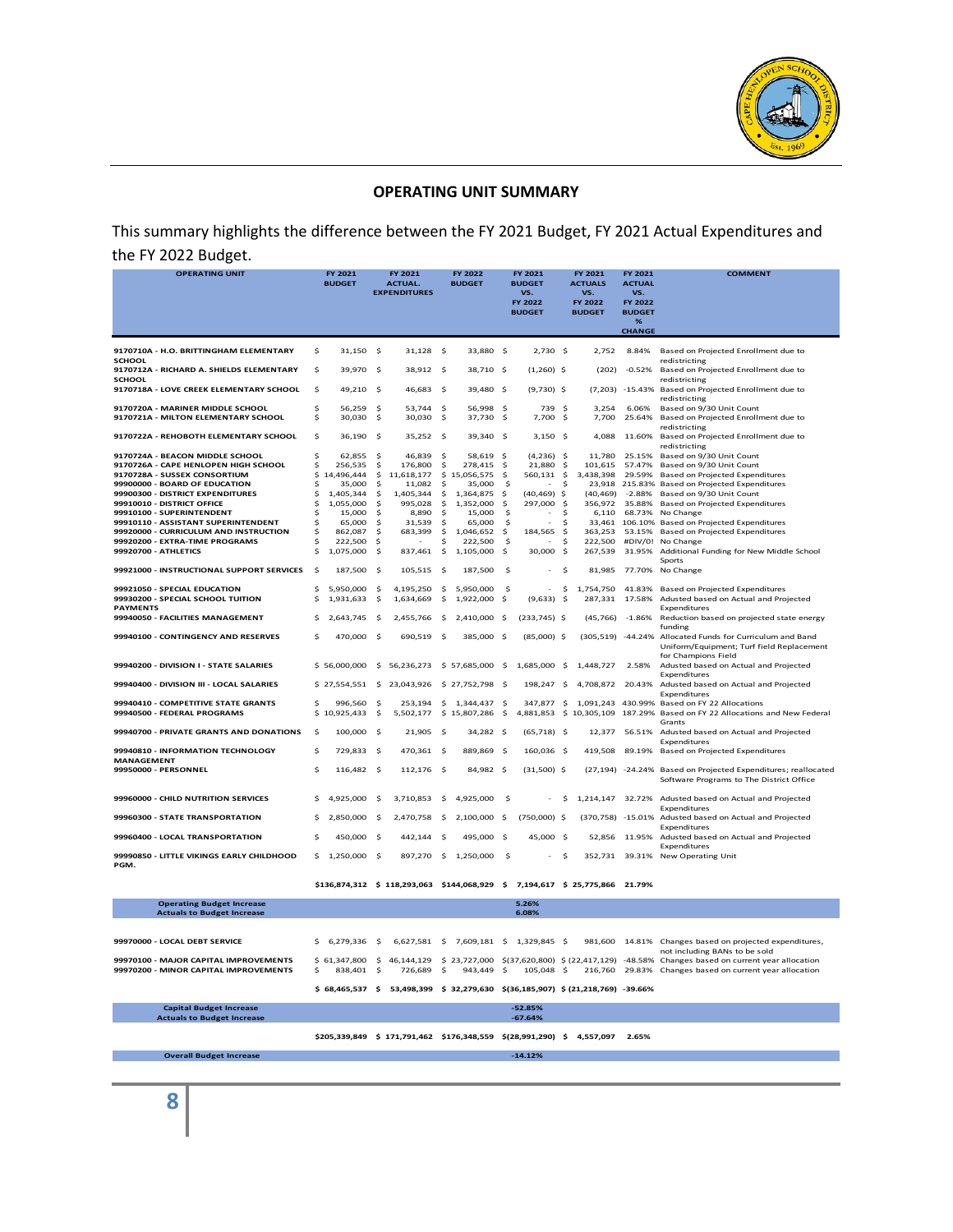

#### **REVENUE**

| DETAILS OF REVENUE PROJECTIONS                                                                                 |                   |          | FY 2021<br><b>BUDGET</b>   |              | FY 2021<br><b>ACTUAL</b>   |      | FY 2022 FINAL<br><b>BUDGET</b> |
|----------------------------------------------------------------------------------------------------------------|-------------------|----------|----------------------------|--------------|----------------------------|------|--------------------------------|
|                                                                                                                |                   |          |                            |              |                            |      |                                |
| I. DISCRETIONARY REVENUE<br>Property Taxes for Operations (Excludes Elder Tax Credit)                          |                   |          | \$23,548,868\$             |              |                            |      | 23,847,908 \$ 24,746,918       |
|                                                                                                                |                   |          |                            |              |                            |      |                                |
| Total Assessments as of June 30, 2021:                                                                         | 1,394,915,577     |          |                            |              |                            |      |                                |
| Divided by 100 (Rate Applies per \$100):                                                                       | 13,949,156<br>\$. |          |                            |              |                            |      |                                |
| Times Property Tax Rate for "Current Expense":                                                                 | \$<br>1.848       |          |                            |              |                            |      |                                |
| Times the Estimated Collection Rate:                                                                           | 96.00%            |          |                            |              |                            |      |                                |
| <b>Local - Athletics</b>                                                                                       |                   | \$       |                            | \$           | $2,165$ \$                 |      |                                |
| <b>Local - Building Rental</b>                                                                                 |                   | \$       |                            | \$           | $14,144$ \$                |      |                                |
| <b>Local - Cost Recovery</b>                                                                                   |                   | \$       | 122,500                    | \$           | $10,853$ \$                |      | 100,000                        |
| Local - Elder Tax - Current Operations                                                                         |                   | \$       | 1,250,000                  | \$           | 1,402,523 \$               |      | 1,400,000                      |
| <b>Local - Field Trip Revenue</b>                                                                              |                   | \$       |                            | \$           | $\blacksquare$             | \$   |                                |
| Local - Game Preserve (federal Impact Aid)                                                                     |                   | \$       | 11,764                     | \$           | $11,764$ \$                |      | 10,000                         |
| <b>Local - Indirect Costs</b><br>Local - Interest Income                                                       |                   | \$<br>\$ | 850,000<br>750,000         | \$<br>\$.    | 1,215,741<br>433,288 \$    | -\$  | 1,200,000                      |
| <b>Local - JROTC Personnel Cost Reimbursement</b>                                                              |                   | \$       | 100,000                    | \$           | $109,933$ \$               |      | 100,000                        |
| <b>Local - Miscellaneous</b>                                                                                   |                   | \$       | 5,000                      | \$           | 538,993 \$                 |      | 5,000                          |
| Local - School Choice funding from Other Districts                                                             |                   | \$       | 626,509                    | \$           | 626,509 \$                 |      | 627,500                        |
| Local - Summer School                                                                                          |                   | \$       | 6,250                      | \$.          | $6,250$ \$                 |      | 6,250                          |
| State - Div II - All other costs                                                                               |                   | \$       | 284,607                    | \$.          | 284,607 \$                 |      | 296,556                        |
| State - One-Time Enrollment Funds                                                                              |                   | \$       | 442,999                    | \$           | 442,999\$                  |      |                                |
| <b>State - Div III Equalization</b>                                                                            |                   | \$       | 668,796                    | \$           | 668,796\$                  |      | 691,868                        |
| <b>State - Education Sustainment Funds</b>                                                                     |                   | \$       | 1,286,652                  | \$.          | 1,286,652 \$               |      | 1,303,249                      |
|                                                                                                                |                   |          |                            | $\mathsf{S}$ |                            |      | 30,903,125 \$ 30,487,341       |
| <b>DISCRETIONARY REVENUE</b>                                                                                   |                   |          | \$29,953,945               |              |                            |      |                                |
| <b>II. NON-DISCRETIONARY REVENUE</b>                                                                           |                   |          |                            |              |                            |      |                                |
|                                                                                                                |                   |          |                            |              |                            |      |                                |
| <b>Federal Funding</b>                                                                                         |                   | \$       | 10,925,433 \$              |              | 10,939,627                 |      | \$15,807,286                   |
| Local - Child Nutrition Funding (Inc. State Salaries and Federal Reimbur.)<br>Local - Debt Service Tax Revenue |                   | \$       | 4,000,000                  | \$.          | 3,834,466                  | \$   | 3,800,000                      |
| Local - E-Rate Technology Funding                                                                              |                   | \$<br>\$ | 6,279,336<br>54,734        | \$<br>\$     | 9,108,482 \$<br>54,735 \$  |      | 7,609,181<br>25,000            |
| Local - Elder Tax - Debt Service                                                                               |                   | \$       |                            | \$           | 708,085 \$                 |      |                                |
| <b>Local - Elder Tax - Tuition</b>                                                                             |                   | \$       | $\frac{1}{2}$              | \$           | 1,024,570 \$               |      |                                |
| Local - Match Tax - Extra-Time                                                                                 |                   | \$       | 180,800                    | \$           | 184,579                    | -\$  | 180,800                        |
| Local - Match Tax - Minner Teachers                                                                            |                   | \$       | 350,000                    | \$           | 371,813                    | - \$ | 325,000                        |
| Local - Match Tax - Minor Capital Improvements                                                                 |                   | \$       | 314,758                    | \$           | 321,304                    | -\$  | 353,169                        |
| Local - Match Tax - Opportunity Grant Mental Health                                                            |                   | \$       |                            | \$           |                            | \$   | 75,000                         |
| Local - Match Tax - SSBG K-4 Reading                                                                           |                   | \$       | 33,000                     | \$           | 28,712 \$                  |      |                                |
| Local - Match Tax - SSBG K-3 Spec. Ed.                                                                         |                   | \$       | 23,000                     | \$           | 41,018                     | - \$ |                                |
| Local - Match Tax - Technology                                                                                 |                   | \$       | 400,000                    | \$           | 430,684 \$                 |      | 400,000                        |
| <b>Local - Private Grants and Donations</b>                                                                    |                   | \$       | 100,000                    | \$.          | $23,520$ \$                |      |                                |
| <b>Local - Scope Transportation</b>                                                                            |                   | \$       | 15,000                     | \$.          | 19,821 \$                  |      | 15,000                         |
| Local - Tuition from Other Districts for Special Education Programs                                            |                   | \$       | 4,000,000                  | \$           | 2,979,535                  | -\$  | 3,000,000                      |
| <b>Local - Tuition Tax Revenue</b>                                                                             |                   | \$       | 16,756,633                 | \$           | 17,533,600                 |      | \$17,657,000                   |
| State - Child Safety Awareness Grant (PCAD)                                                                    |                   | \$       | 6,650                      | \$           | 6,650                      | \$   | 4,500                          |
| State - Div I - Personnel Costs                                                                                |                   | \$       | 56,000,000                 | s.           | 57,305,714                 |      | \$57,685,000                   |
| State - Div II - Energy                                                                                        |                   | \$       | 1,233,745                  | \$           | 1,233,745                  | -\$  | 1,279,217                      |
| State - Div II - 509 Vocational Funding                                                                        |                   | \$       | $141,281$ \$               |              | $141,281$ \$               |      | 152,408                        |
| <b>State - Drivers Education Funding</b>                                                                       |                   | \$       | $24,993$ \$                |              | 24,993                     | - \$ | 29,700                         |
| State - Major Capital Improvement Funds                                                                        |                   | \$       | 61,347,800 \$              |              |                            |      | 59,348,800 \$ 23,727,000       |
| <b>State - Mentoring Funds</b>                                                                                 |                   | \$       | $16,500$ \$                |              | 16,500                     | - \$ | 15,000                         |
| <b>State - Minor Capital Improvements</b>                                                                      |                   | \$       | 523,643                    | - Ş          | $523,643$ \$               |      | 590,280                        |
| State - Opportunity Grant - EL and Low Income                                                                  |                   | \$       | 674,661                    | \$.          | 674,661 \$                 |      | 1,004,732                      |
| <b>State - Opportunity Grant - Mental Health &amp; Reading Support</b>                                         |                   | \$       | 71,712                     | \$.          | 71,712 \$                  |      | 257,168                        |
| <b>State - Private Placement Funds</b>                                                                         |                   | \$       | 700,000                    | \$           | 554,058 \$                 |      | 500,000                        |
| State - Success Block Grant - K-3 Basic Spec Ed                                                                |                   |          | 169,120 \$                 |              | 169,120 \$                 |      |                                |
| State - Success Block Grant - Reading                                                                          |                   | \$       | 81,067 \$                  |              | 81,067 \$                  |      | 82,537                         |
| State - World Language Immersion Grant                                                                         |                   | \$       | 70,000 \$                  |              | $181,327$ \$               |      | 251,327                        |
| State - Other                                                                                                  |                   | \$       |                            | s            | $12,224$ \$                |      |                                |
| <b>State - Professional Development Funding</b><br><b>State - Technology Block Grant</b>                       |                   | \$<br>\$ | $69,437$ \$                |              | 69,437\$                   |      | 71,825                         |
| <b>State - Transportation Funding</b>                                                                          |                   | Ś        | 172,196 \$<br>5,950,000 \$ |              | 172,196 \$<br>5,175,167 \$ |      | 174,417<br>4,900,000           |
|                                                                                                                |                   |          |                            |              |                            |      |                                |
| <b>NON-DISCRETIONARY REVENUE</b>                                                                               |                   |          | $$170,685,499$ \$          |              | 173,366,845 \$139,972,547  |      |                                |
| <b>PROJECTED REVENUES</b>                                                                                      |                   |          | $$200,639,444$ \$          |              | 204,269,970                |      | \$170,459,888                  |
| SUPPLEMENTAL FUNDING                                                                                           |                   | s.       | 4,700,405                  | \$           | 374,922                    | \$.  | 5,888,671                      |
| <b>AVAILABLE FUNDS FOR BUDGET</b>                                                                              |                   |          | $$205,339,849$ \$          |              | 204,644,892 \$176,348,559  |      |                                |
|                                                                                                                |                   |          |                            |              |                            |      |                                |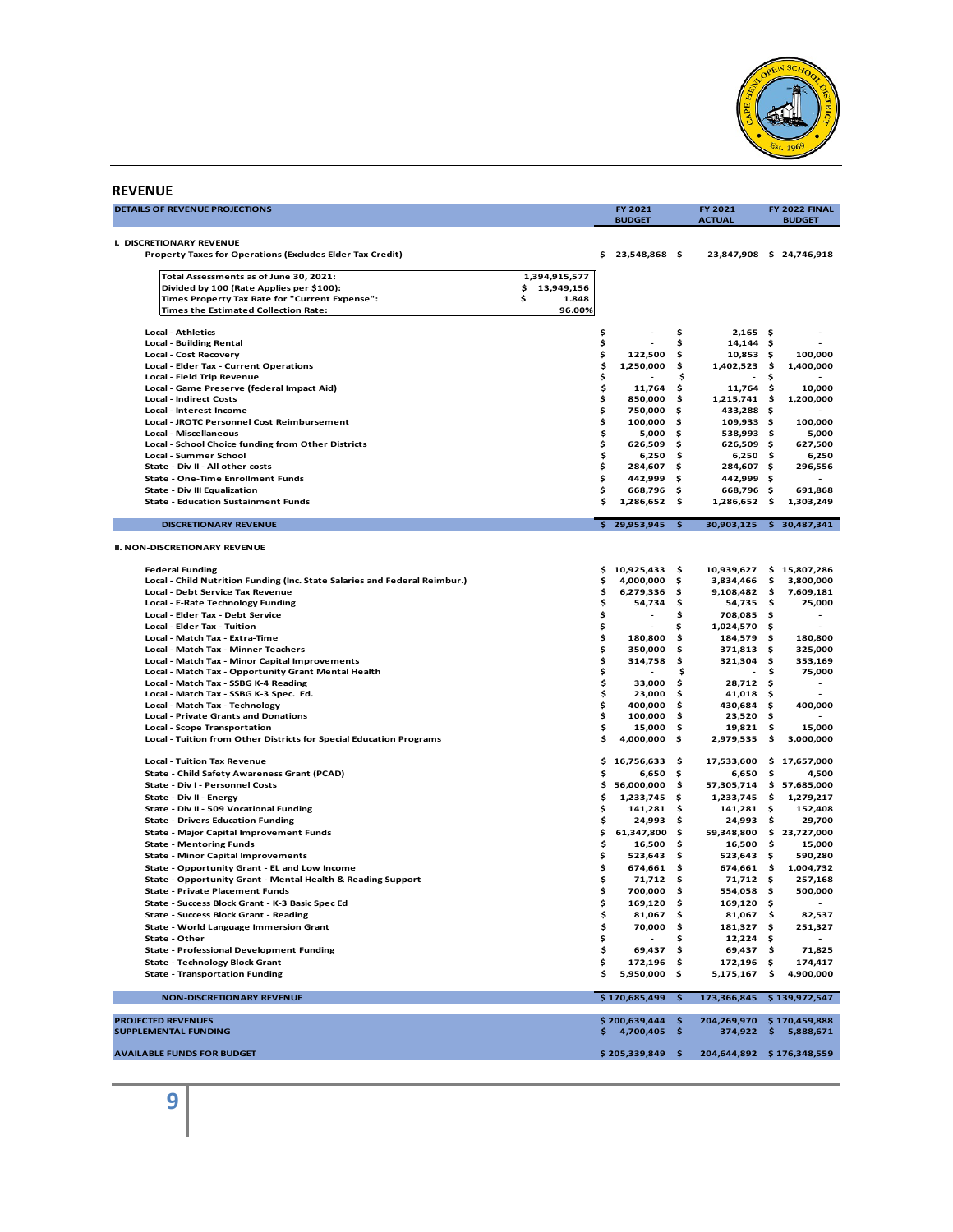

#### **BUDGET ALLOCATIONS**

#### **School Allocations:**

- Operations \$50 per student based on 9/30 enrollment
	- o At least 5% for Professional Learning (Program 95455)
	- o At least 5% for Technology (batteries, keyboards, headphones, etc.) (Program 95471)
	- o At least 3% for PBS/Restorative Practices (Program 95244)
	- o At least \$200 per teacher- (including regular ed., special ed., Speech, ELL, Psychologist, Computer Lab, Library, Nurse)
	- o At least \$500 per Specialist (Math, Reading)
- Libraries \$10 per student based on 9/30 enrollment
- Visual & Performing Arts \$10 per student based on 9/30 enrollment (CHHS receives a separate support for performing arts travel expenses)
- Secondary schools receive 509 vocational funding based on 9/30 program enrollment (75% for the Preliminary Budget)
- Curriculum Funding consolidated and administered at the district level
- Custodial Funding consolidated and administered at the district level
- District-wide Band Funding consolidated and administered at the district level

#### **Personnel Costs:**

- The State provides funding for Division I personnel costs based on the unit count allotment for positions. Every school must/will be allocated 98% of the Division I Units earned
- The District provides a local match for Division I personnel, which may vary but typically is around 30% of the total costs
- The District allocates Federal, Tuition and other State Funded positions based on programmatic needs and/or requirements
- The District must budget appropriately to cover potential liabilities for employee benefits due to established contractual agreements. Actual costs will be less due to this practice
- The District must demonstrate to the State of Delaware, Department of Education that we can meet local payroll obligations. To that end, the District maintains a \$6M payroll reserve to ensure solvency

#### **Operational Items:**

- Energy, water and sewer budgets have been adjusted to meet projected expenditures
- Funding provided to meet the State of Delaware 10% local transportation match requirements
- School Copiers expenses reallocated to the district office (excluding special circumstances).
- Funding provided for Minor/Major Capital Improvement project, Debt Service and Tuition requirements

#### **Federal Programs:**

- Includes FY 2021 Consolidated Grant allocations
- $\bullet$  Includes funding for 21<sup>st</sup> Century Grants at MES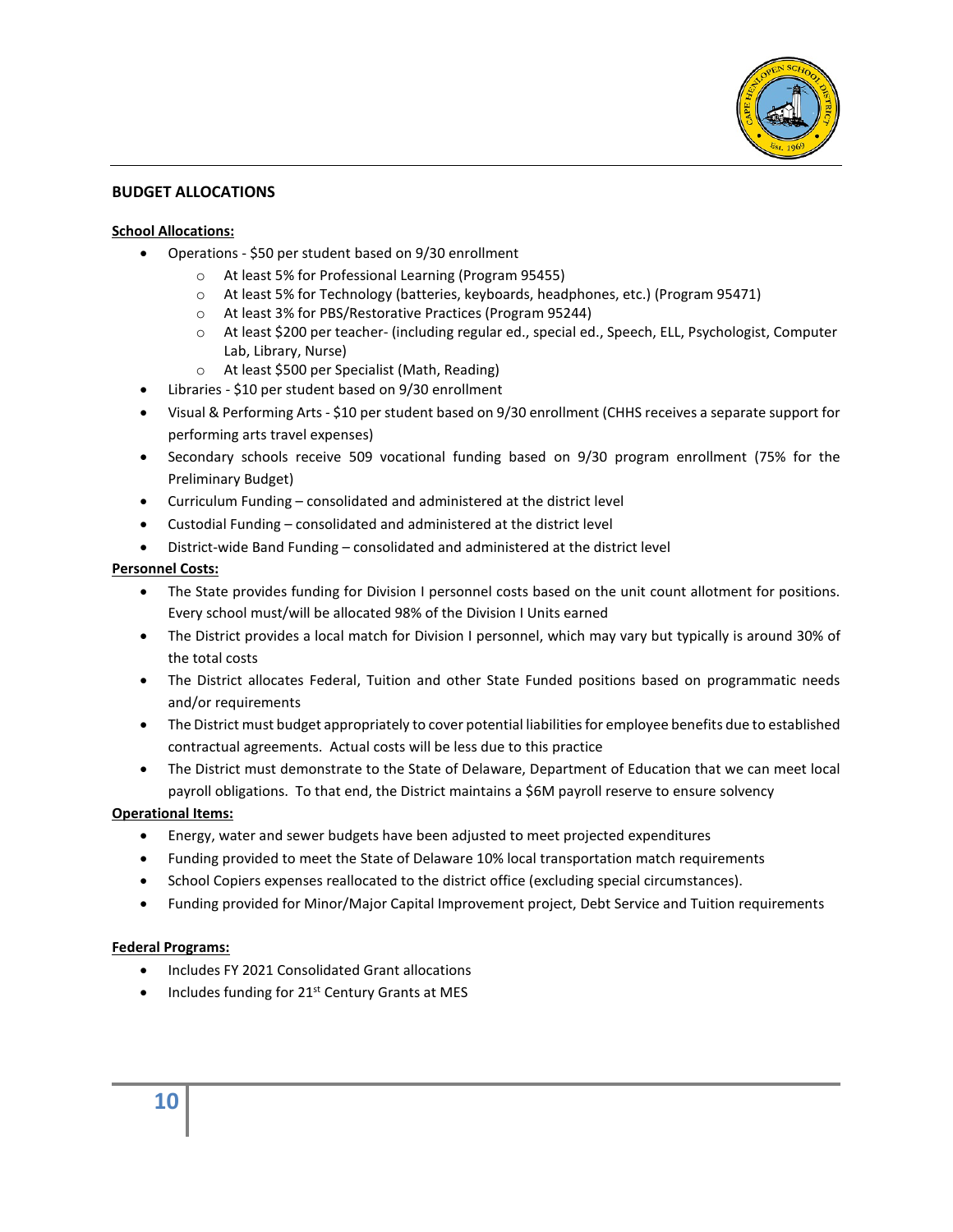

| <b>OPERATING UNIT EXPENSES</b>                     |                |       |          |              |              |                         |                          |          |                          |              |                                |
|----------------------------------------------------|----------------|-------|----------|--------------|--------------|-------------------------|--------------------------|----------|--------------------------|--------------|--------------------------------|
|                                                    |                |       |          |              |              |                         |                          |          |                          |              |                                |
|                                                    |                |       |          |              |              |                         | FY 2021<br><b>BUDGET</b> |          | FY 2021<br><b>ACTUAL</b> |              | FY 2022 FINAL<br><b>BUDGET</b> |
|                                                    |                |       |          |              |              |                         |                          |          |                          |              |                                |
| 9170710A - H.O. BRITTINGHAM ELEMENTARY SCHOOL      |                | FY 21 |          | <b>FY 22</b> |              |                         |                          |          |                          |              |                                |
| <b>ENROLLMENT</b>                                  |                | 428   |          | 484          |              |                         |                          |          |                          |              |                                |
| Contingency/One-Time Items                         | 95409          |       |          |              |              | \$                      |                          | \$       |                          | \$           |                                |
| Library<br><b>Operations</b>                       | 95437<br>95513 |       | \$<br>\$ |              | 10<br>50     | \$<br>\$                | 4,450<br>22,250          | \$<br>\$ | 4,450<br>22,155          | \$<br>\$     | 4,840<br>24,200                |
| <b>Visual/Performing Arts</b>                      | 95614          |       | \$       |              | 10           | \$                      | 4,450                    | -\$      | 4,523                    | - \$         | 4,840                          |
|                                                    |                |       |          |              |              |                         |                          |          |                          |              |                                |
| <b>Total for HOB</b>                               |                |       |          |              |              | $\overline{\mathsf{s}}$ | $31,150$ \$              |          | $31,128$ \$              |              | 33,880                         |
| 9170712A - RICHARD A. SHIELDS ELEMENTARY SCHOOL    |                | FY 21 |          | <b>FY 22</b> |              |                         |                          |          |                          |              |                                |
| <b>ENROLLMENT</b>                                  |                | 530   |          | 538          |              |                         |                          |          |                          |              |                                |
| Contingency/One-Time Items                         | 95409          |       |          |              |              | \$                      | $\overline{a}$           | \$       | $\overline{a}$           | \$           |                                |
| Library                                            | 95437          |       | \$       |              | 10           | \$                      | 5,710                    | -\$      | 5,664                    | \$           | 5,530                          |
| <b>Operations</b>                                  | 95513          |       | \$       |              | 50           | \$                      | 28,550                   | -\$      | 27,576                   | \$           | 27,650                         |
| <b>Visual/Performing Arts</b>                      | 95614          |       | \$       |              | 10           | \$                      | $5,710$ \$               |          | 5,672                    | \$           | 5,530                          |
| <b>Total for RSE</b>                               |                |       |          |              |              | ड                       | 39,970 \$                |          | 38,912 \$                |              | 38,710                         |
|                                                    |                |       |          |              |              |                         |                          |          |                          |              |                                |
| 9170718A - LOVE CREEK ELEMENTARY SCHOOL            |                | FY 21 |          | <b>FY 22</b> |              |                         |                          |          |                          |              |                                |
| <b>ENROLLMENT</b><br>Contingency/One-Time Items    | 95409          | 672   |          | 564          |              | \$                      |                          |          |                          | \$           |                                |
| Library                                            | 95437          |       | \$       |              | 10           | \$                      | $7,030$ \$               |          | 6,715                    | \$           | 5,640                          |
| Operations                                         | 95513          |       | \$       |              | 50           | \$                      | 35,150 \$                |          | 33,905                   | \$           | 28,200                         |
| <b>Visual/Performing Arts</b>                      | 95614          |       | \$       |              | 10           | \$                      | 7,030 \$                 |          | 6,063                    | \$           | 5,640                          |
| <b>Total for LCE</b>                               |                |       |          |              |              | $\mathsf{s}$            | 49,210 \$                |          | $46,683$ \$              |              | 39,480                         |
|                                                    |                |       |          |              |              |                         |                          |          |                          |              |                                |
| 9170720A - MARINER MIDDLE SCHOOL                   |                | FY 21 |          | <b>FY 22</b> |              |                         |                          |          |                          |              |                                |
| <b>ENROLLMENT</b>                                  |                | 624   |          | 658          |              |                         |                          |          |                          |              |                                |
| Contingency/One-Time Items                         | 95409          |       |          |              |              | \$                      |                          | \$       |                          | \$           |                                |
| Library                                            | 95437          |       | \$       |              | 10           | \$                      | 6,240                    | \$       | 5,593                    | -\$          | 6,580                          |
| <b>Operations</b><br><b>Visual/Performing Arts</b> | 95513<br>95614 |       | \$<br>\$ |              | 50<br>10     | \$<br>\$                | 31,200 \$<br>6,240       | \$       | 31,049<br>6,151          | - \$<br>- \$ | 32,900<br>6,580                |
|                                                    |                |       |          |              |              |                         |                          |          |                          |              |                                |
| <b>NON-DISCRETIONARY</b>                           |                |       |          |              |              |                         |                          |          |                          |              |                                |
| 509 Funding                                        | 95489          |       |          |              |              | \$                      | 12,579 \$                |          | 10,951 \$                |              | 10,938                         |
| <b>Total for MMS</b>                               |                |       |          |              |              | $\overline{\mathsf{s}}$ | $56,259$ \$              |          | 53,744 \$                |              | 56,998                         |
|                                                    |                |       |          |              |              |                         |                          |          |                          |              |                                |
| 9170721A - MILTON ELEMENTARY SCHOOL                |                | FY 21 |          | <b>FY 22</b> |              |                         |                          |          |                          |              |                                |
| <b>ENROLLMENT</b><br>Contingency/One-Time Items    | 95409          | 427   |          | 539          |              | \$                      |                          | \$       | $\overline{\phantom{a}}$ | \$           |                                |
| Library                                            | 95437          |       | \$       |              | 10           | \$                      | 4,290                    | \$       | 3,782                    | - \$         | 5,390                          |
| <b>Operations</b>                                  | 95513          |       | \$       |              | 50           | \$                      | 21,450                   | -\$      | 21,810 \$                |              | 26,950                         |
| <b>Visual/Performing Arts</b>                      | 95614          |       | \$       |              | 10           | \$                      | 4,290 \$                 |          | 4,438 \$                 |              | 5,390                          |
|                                                    |                |       |          |              |              | $\overline{\mathbf{s}}$ |                          |          |                          |              |                                |
| <b>Total for MES</b>                               |                |       |          |              |              |                         | 30,030 \$                |          | 30,030 \$                |              | 37,730                         |
| 9170722A - REHOBOTH ELEMENTARY SCHOOL              |                | FY 21 |          | <b>FY 22</b> |              |                         |                          |          |                          |              |                                |
| <b>ENROLLMENT</b>                                  |                | 517   |          | 546          |              |                         |                          |          |                          |              |                                |
| Contingency/One-Time Items                         | 95409          |       |          |              |              | \$                      |                          | \$       |                          | \$           |                                |
| Library                                            | 95437          |       | \$       |              | 10           | \$                      | 5.170                    | \$       | 5,134                    | \$           | 5,620                          |
| <b>Operations</b><br><b>Visual/Performing Arts</b> | 95513<br>95614 |       | \$<br>\$ |              | 50<br>10     | \$<br>\$                | 25,850<br>5,170          | \$<br>\$ | 24,950<br>5,167          | \$<br>\$     | 28,100<br>5,620                |
|                                                    |                |       |          |              |              |                         |                          |          |                          |              |                                |
| <b>Total for RES</b>                               |                |       |          |              |              | $\overline{\mathsf{s}}$ | $36,190$ \$              |          | $35,252$ \$              |              | 39,340                         |
| 9170724A - BEACON MIDDLE SCHOOL                    |                | FY 21 |          | FY 22        |              |                         |                          |          |                          |              |                                |
| <b>ENROLLMENT</b>                                  |                | 679   |          | 671          |              |                         |                          |          |                          |              |                                |
| Contingency/One-Time Items                         | 95409          |       |          |              |              | \$                      | $\sim$                   | \$       |                          | - \$         | $\overline{\phantom{a}}$       |
| Library                                            | 95437          |       | \$       |              | 10           | \$                      | $7,150$ \$               |          | $7,150$ \$               |              | 6,790                          |
| <b>Operations</b>                                  | 95513          |       | \$       |              | 50           | \$                      | 35,750 \$                |          | 32,539 \$                |              | 33,950                         |
| <b>Visual/Performing Arts</b>                      | 95614          |       | \$       |              | $10 \quad $$ |                         | $7,150$ \$               |          | $7,150$ \$               |              | 6,790                          |
| <b>NON-DISCRETIONARY</b>                           |                |       |          |              |              |                         |                          |          |                          |              |                                |
| 509 Funding                                        | 95489          |       |          |              |              | \$                      | $12,805$ \$              |          |                          | - \$         | 11,089                         |
|                                                    |                |       |          |              |              |                         |                          |          |                          |              |                                |
| <b>Total for BMS</b>                               |                |       |          |              |              | $\overline{\mathsf{s}}$ | $62,855$ \$              |          | 46,839 \$                |              | 58,619                         |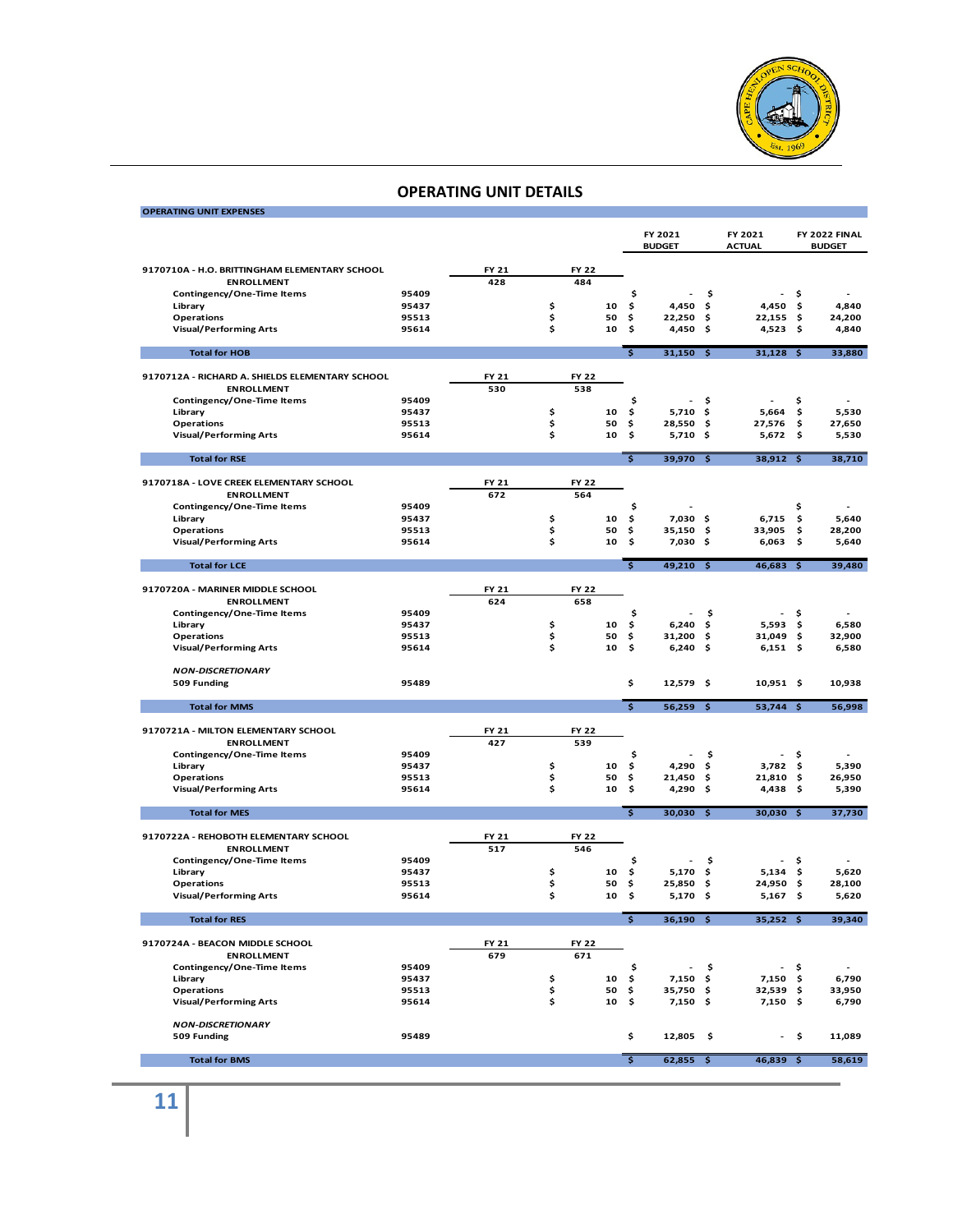

#### **OPERATING UNIT EXPENSES (CONT.)**

|                                                                         |                |       |              |    |                         | FY 2021<br><b>BUDGET</b> |          | FY 2021<br><b>ACTUAL</b> |      | FY 2022 FINAL<br><b>BUDGET</b> |
|-------------------------------------------------------------------------|----------------|-------|--------------|----|-------------------------|--------------------------|----------|--------------------------|------|--------------------------------|
|                                                                         |                |       |              |    |                         |                          |          |                          |      |                                |
| 9170726A - CAPE HENLOPEN HIGH SCHOOL                                    |                | FY 21 | <b>FY 22</b> |    |                         |                          |          |                          |      |                                |
| <b>ENROLLMENT</b>                                                       |                | 1637  | 1713         |    |                         |                          |          |                          |      |                                |
| Contingency/One-Time Items                                              | 95409          |       |              |    | \$                      |                          | \$       |                          | \$   |                                |
| Graduation                                                              | 95428          |       |              |    | \$                      | 15,000                   | \$       | 15,210                   | \$   | 15,000                         |
| Library                                                                 | 95437          |       | \$           | 10 | \$                      | 16,370                   | \$       | 16,234                   | \$   | 17,130                         |
| <b>Operations</b>                                                       | 95513          |       | \$           | 50 | \$                      | 81,850                   | \$       | 90,450                   | \$   | 85,650                         |
| <b>Visual/Performing Arts</b>                                           | 95614<br>99525 |       | \$           | 10 | \$<br>\$                | 16,370 \$<br>5,000       |          | $16,115$ \$<br>363       | - \$ | 17,130<br>5,000                |
| <b>Performing Arts Travel</b>                                           |                |       |              |    |                         |                          | \$       |                          |      |                                |
| <b>NON-DISCRETIONARY</b>                                                |                |       |              |    |                         |                          |          |                          |      |                                |
| <b>Drivers Education</b>                                                | 95029          |       |              |    | \$                      | 24,993                   | \$.      | 20,110 \$                |      | 29,700                         |
| 509 Funding                                                             | 95489          |       |              |    | \$                      | 96,952 \$                |          | 18,319 \$                |      | 108,805                        |
|                                                                         |                |       |              |    |                         |                          |          |                          |      |                                |
| <b>Total for CHHS</b>                                                   |                |       |              |    | $\overline{\mathsf{s}}$ | $256,535$ \$             |          | $176,800$ \$             |      | 278,415                        |
| 9170728A - SUSSEX CONSORTIUM                                            |                | FY 21 | <b>FY 22</b> |    |                         |                          |          |                          |      |                                |
| <b>ENROLLMENT</b>                                                       |                | 378   | 365          |    |                         |                          |          |                          |      |                                |
|                                                                         |                |       |              |    |                         |                          |          |                          |      |                                |
| <b>NON-DISCRETIONARY</b>                                                |                |       |              |    |                         |                          |          |                          |      |                                |
| <b>Substitutes</b>                                                      | 95228          |       |              |    | \$                      | 500,000 \$               |          | 299,882 \$               |      | 500,000                        |
|                                                                         |                |       |              |    |                         |                          |          |                          |      |                                |
| <b>Casual/Seasonal Substitutes</b><br><b>Child Nutrition Extra-time</b> | 95277<br>95404 |       |              |    | \$<br>\$                | 5,000                    | \$<br>\$ | 65,462 \$<br>171S        |      | 75,000<br>5,000                |
| <b>Copy Center</b>                                                      | 95411          |       |              |    | \$                      | 40,000                   | \$       | 37,824 \$                |      | 40,000                         |
| <b>Local Salaries</b>                                                   | 95417          |       |              |    | \$                      | 7,000,000                | - \$     | 6,290,040                | \$   | 7,500,000                      |
| <b>Utilities</b>                                                        | 95419          |       |              |    | \$                      | 250,000                  | .s       | 283,766                  | \$   | 500,000                        |
| <b>Medical Services (Nurses)</b>                                        | 95445          |       |              |    | \$                      | 7,500                    | \$       | $112 \div$               |      | 7,500                          |
| <b>Paraprofessional Extra-time</b>                                      | 95449          |       |              |    | \$                      | 7.500                    | \$       | 18,462                   | \$   | 7,500                          |
| <b>Professional Development</b>                                         | 95455          |       |              |    | \$                      | 125,000                  | \$       | 40,069                   | \$   | 125,000                        |
| <b>Summer School</b>                                                    | 95468          |       |              |    | \$                      | 2,000,000                | \$       | 855,156                  | -\$  | 2,000,000                      |
| Transportation                                                          | 95481          |       |              |    | \$                      | 3,600,000                | \$       | 2,910,395                | \$   | 3,300,000                      |
| 509 Funding                                                             | 95489          |       |              |    | \$                      | 18,944                   | \$       |                          | \$   | 21,575                         |
| <b>Operations</b>                                                       | 95513          |       |              |    | \$                      | 900.000                  | \$       | 776,516                  | - \$ | 900,000                        |
| <b>Custodial Extra-time</b>                                             | 99531          |       |              |    | \$                      | 15,000                   | \$       | 851                      | \$   | 15,000                         |
| Respite                                                                 | 99572          |       |              |    | \$                      | 10,000                   |          |                          | \$   | 10,000                         |
| <b>Secretary Extra-Time</b>                                             | 99715          |       |              |    | \$                      |                          | \$       | 3,807                    | \$   | 5,000                          |
| <b>Bus Aide Extra-time</b>                                              | 99757          |       |              |    | \$                      | 7,500                    | \$       | 11,437                   | \$   | 15,000                         |
| <b>Bus Driver Extra-time</b>                                            | 99758          |       |              |    | \$                      | 10,000                   | \$       | 24,227                   | \$   | 30,000                         |
|                                                                         |                |       |              |    |                         |                          |          |                          |      |                                |
| <b>Total for SC</b>                                                     |                |       |              |    | \$                      | 14,496,444 \$            |          | 11,618,177 \$ 15,056,575 |      |                                |
| 99900000 - BOARD OF EDUCATION                                           |                |       |              |    |                         |                          |          |                          |      |                                |
|                                                                         |                |       |              |    |                         |                          |          |                          |      |                                |
| <b>Board Operations</b>                                                 | 95402          |       |              |    | \$                      | 35,000 \$                |          | $11,082$ \$              |      | 35,000                         |
| <b>Total for BOE</b>                                                    |                |       |              |    | $\overline{\mathsf{s}}$ | 35,000 \$                |          | $11,082$ \$              |      | 35,000                         |
|                                                                         |                |       |              |    |                         |                          |          |                          |      |                                |
| 99900300 - DISTRICT EXPENDITURES                                        |                |       |              |    |                         |                          |          |                          |      |                                |
| <b>School Choice</b>                                                    | 99559          |       |              |    | \$                      | 119,413                  | \$       | 119,413                  | -\$  | 83,439                         |
| <b>Charter Schools</b>                                                  | 99559          |       |              |    | \$                      | 1,211,307                | \$       | 1,211,307                | \$   | 1,219,289                      |
| Payable to State for School Choice                                      | 99559          |       |              |    | \$                      | 74,624                   | \$       | 74,624                   | \$   | 62,147                         |
| <b>District Exenditures</b>                                             | 99999          |       |              |    | \$                      |                          | \$       |                          | \$   |                                |
|                                                                         |                |       |              |    |                         |                          |          |                          |      |                                |
| <b>Total for District Expenditures</b>                                  |                |       |              |    | $\mathsf{S}$            | $1,405,344$ \$           |          | 1,405,344                | \$.  | 1,364,875                      |
| 99910010 - DISTRICT OFFICE                                              |                |       |              |    |                         |                          |          |                          |      |                                |
|                                                                         |                |       |              |    |                         |                          |          |                          |      |                                |
| <b>Computer Software</b>                                                | 95235          |       |              |    | \$                      |                          | s        |                          | s    | 120,000                        |
|                                                                         |                |       |              |    |                         |                          |          |                          |      |                                |
| Contingency/One-Time Items                                              | 95409          |       |              |    | \$                      |                          | \$       |                          | - \$ | 92,000                         |
| Copy Center                                                             | 95411          |       |              |    | \$                      | 150,000                  | \$       | 170,243                  | -\$  | 200,000                        |
| <b>Public Relations</b>                                                 | 95458          |       |              |    | \$                      | 20,000                   | \$       | 17,848 \$                |      | 20,000                         |
| <b>Travel and Mileage Reimbursements</b>                                | 95482          |       |              |    | \$                      | 20,000                   | \$       | 7,388 \$                 |      | 15,000                         |
| <b>Operations</b>                                                       | 95513          |       |              |    | \$                      | 215,000                  | \$       | 263,327 \$               |      | 215,000                        |
| <b>Student Activities</b>                                               | 95618          |       |              |    | \$                      | 20,000                   | \$       | 3,815                    | \$   | 20,000                         |
| Security Projects - District-wide                                       | 99519          |       |              |    | \$                      | 250,000                  | \$       | 196,080                  | \$   | 300,000                        |
|                                                                         |                |       |              |    |                         |                          |          |                          |      |                                |
| <b>Telephone Services</b>                                               | 99520          |       |              |    | \$                      | 65,000                   | \$       | 50,887                   | -\$  | 55,000                         |
| Insurance                                                               | 99524          |       |              |    | \$                      | 180,000                  | \$       | 173,797                  | \$   | 180,000                        |
| <b>Legal Fees</b>                                                       | 99599          |       |              |    | \$                      | 125,000                  | \$       | 111,642                  | \$   | 125,000                        |
| <b>Audit Fees</b>                                                       | 99702          |       |              |    | \$                      | 10,000                   | \$       |                          | \$   | 10,000                         |
|                                                                         |                |       |              |    |                         |                          |          |                          |      |                                |
| <b>Total for District Office</b>                                        |                |       |              |    | \$                      | $1,055,000$ \$           |          | 995,028 \$               |      | 1,352,000                      |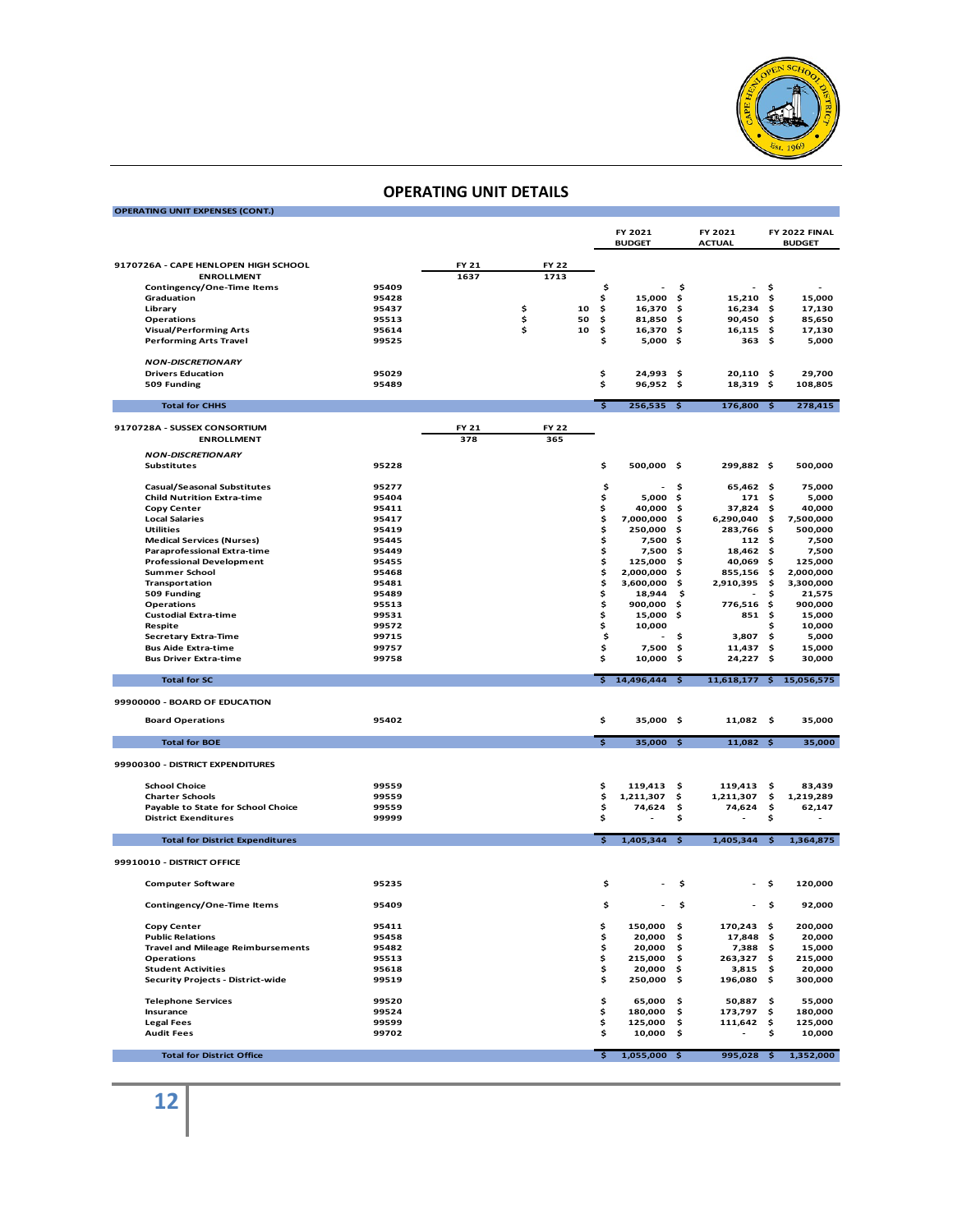

| <b>OPERATING UNIT EXPENSES (CONT.)</b>             |                |                         |                     |               |                          |              |                    |
|----------------------------------------------------|----------------|-------------------------|---------------------|---------------|--------------------------|--------------|--------------------|
|                                                    |                |                         | FY 2021             |               | FY 2021                  |              | FY 2022 FINAL      |
|                                                    |                |                         | <b>BUDGET</b>       |               | <b>ACTUAL</b>            |              | <b>BUDGET</b>      |
|                                                    |                |                         |                     |               |                          |              |                    |
| 99910100 - SUPERINTENDENT                          |                |                         |                     |               |                          |              |                    |
| Contingency/One-Time Items                         | 95409          | \$                      |                     | \$            |                          | \$           |                    |
| <b>Operations</b>                                  | 95513          | \$                      | 15,000              | \$            | 8,890                    | \$           | 15,000             |
|                                                    |                |                         |                     |               |                          |              |                    |
| <b>Total for Superintendent</b>                    |                | \$                      | $15,000$ \$         |               | $8,890$ \$               |              | 15,000             |
| 99910110 - ASSISTANT SUPERINTENDENT                |                |                         |                     |               |                          |              |                    |
| <b>Professional Development</b>                    | 95455          | \$                      | 50,000 \$           |               | $25,742$ \$              |              | 50,000             |
| <b>Operations</b>                                  | 95513          | \$                      | 15,000 \$           |               | 5,796\$                  |              | 15,000             |
| <b>Total for Assistant Superintendent</b>          |                | $\overline{\mathsf{s}}$ | 65,000 \$           |               | $31,539$ \$              |              | 65,000             |
|                                                    |                |                         |                     |               |                          |              |                    |
|                                                    |                |                         |                     |               |                          |              |                    |
| 99920000 - CURRICULUM AND INSTRUCTION              |                |                         |                     |               |                          |              |                    |
| <b>World Language Immersion</b>                    | 95037          | \$                      | 70,000              | \$            |                          | \$           | 251,327            |
| <b>Child Safety Awareness</b>                      | 95064          | \$                      | $6,650$ \$          |               | $4,350$ \$               |              | 4,500              |
| <b>Jobs for Delaware Graduates</b>                 | 95084          | \$                      | 17,000 \$           |               | 17,000 \$                |              | 20,000             |
| <b>AVID</b><br><b>Advanced Placement Tests</b>     | 95270<br>95271 | \$<br>\$                | 75,000 \$<br>10,000 | - \$          | 23,351 \$<br>$12,474$ \$ |              | 75,000<br>10,000   |
| Contingency/One-Time Items                         | 95409          | \$                      | ä,                  | \$            | $\overline{\phantom{a}}$ | \$           |                    |
| <b>District Curriculum Buy</b>                     | 95435          | \$                      | 500,000 \$          |               | 527,573 \$               |              | 500,000            |
| <b>Professional Development</b>                    | 95455          | \$                      | 69,437\$            |               | $9,491$ \$               |              | 71,825             |
| <b>Operations</b>                                  | 95513          | \$                      | 75,000 \$           |               | 50,898 \$                |              | 75,000             |
| Band                                               | 95603          | \$                      | 39,000 \$           |               | $38,262$ \$              |              | 39,000             |
| <b>Total for Curriculum and Instruction</b>        |                | $\overline{\mathsf{s}}$ | 862,087 \$          |               | 683,399 \$               |              | 1,046,652          |
|                                                    |                |                         |                     |               |                          |              |                    |
| 99920200 - EXTRA-TIME PROGRAMS                     |                |                         |                     |               |                          |              |                    |
|                                                    |                |                         |                     |               |                          |              |                    |
| Extra-Time - MMS (SWAT)<br>Extra-Time - BMS (HYPE) | 91703<br>91706 | \$<br>\$                | 25,000<br>30,000    | - \$<br>\$    |                          | \$<br>\$     | 25,000<br>30,000   |
| Twilight/Daylight                                  | 95083          | \$                      | 55,000              | \$            |                          | \$           | 55,000             |
| <b>Summer School</b>                               | 95468          | \$                      | 75,000              | \$            |                          | \$           | 75,000             |
| <b>First State Community Action</b>                | 99804          | \$                      | 37,500              | \$            |                          | \$           | 37,500             |
|                                                    |                |                         |                     |               |                          |              |                    |
| <b>Total for Student Services</b>                  |                | $\overline{\mathsf{s}}$ | 222,500             | $\frac{1}{2}$ | $\omega_{\rm{eff}}$      | $\mathsf{S}$ | 222,500            |
| 99920700 - ATHLETICS                               |                |                         |                     |               |                          |              |                    |
|                                                    |                |                         |                     |               |                          |              |                    |
| Contingency/One-Time Items                         | 95409          | \$                      |                     | \$            |                          | \$           |                    |
| <b>E.P.E.R.</b>                                    | 95420          | \$                      |                     | \$            | 47,896 \$                |              | 500,000            |
| <b>Operations</b><br><b>Athletic Salaries</b>      | 95513<br>95602 | \$<br>\$                | 250,000             | - \$          | 233,872 \$               |              | 275,000            |
| <b>Athletic Transportation</b>                     | 99714          | \$                      | 700,000<br>125,000  | -\$<br>\$     | 457,112 \$<br>55,825 \$  |              | 145,000<br>130,000 |
| <b>Bus Aide Extra-time</b>                         | 99757          | \$                      |                     | \$            | 373 <sub>5</sub>         |              | 5,000              |
| <b>Bus Driver Extra-time</b>                       | 99758          | \$                      |                     | \$            | 42,383                   | - \$         | 50,000             |
|                                                    |                |                         |                     |               |                          |              |                    |
| <b>Total for Athletics</b>                         |                | \$                      | 1,075,000 \$        |               | 837,461 \$               |              | 1,105,000          |
| 99921000 - INSTRUCTIONAL SUPPORT SERVICES          |                |                         |                     |               |                          |              |                    |
| Homebound/Visitation                               | 95216          | \$                      | 75,000 \$           |               | $9,002$ \$               |              | 75,000             |
| <b>ESL</b>                                         | 95239          | \$                      | 10,000 \$           |               | $3,415$ \$               |              | 10,000             |
| 504 (Physically Impaired) Program                  | 95276          | \$                      | $2,500$ \$          |               | $1,374$ \$               |              | 2,500              |
| <b>Medical Services (Nurses)</b>                   | 95445          | \$                      | 75,000 \$           |               | 83,004 \$                |              | 75,000             |
| <b>Testing</b>                                     | 95473          | \$                      | 25,000 \$           |               | 8,719 \$                 |              | 25,000             |
| <b>Total for Instructional Support Services</b>    |                | \$                      | 187,500 \$          |               | $105,515$ \$             |              | 187,500            |
|                                                    |                |                         |                     |               |                          |              |                    |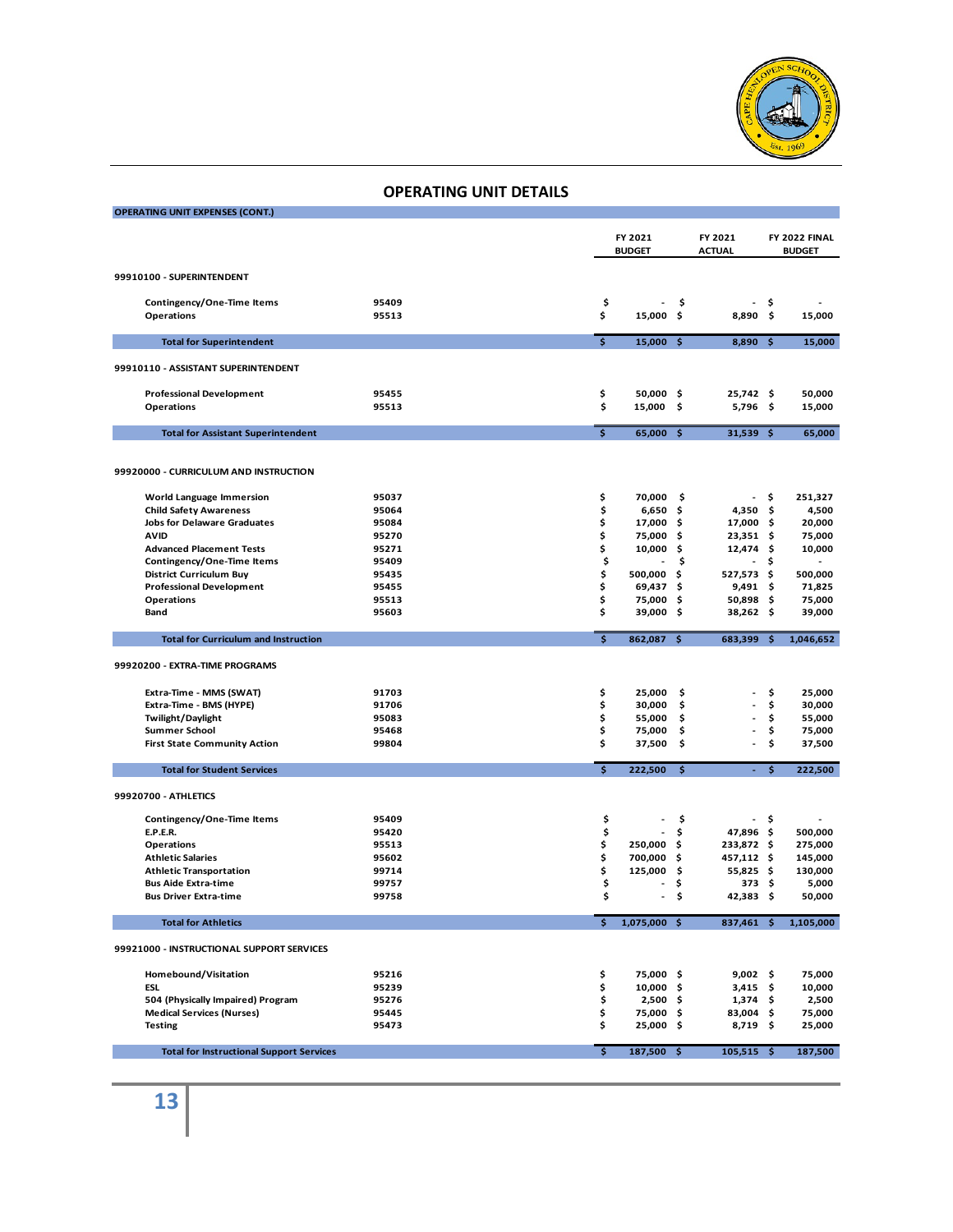

| <b>OPERATING UNIT EXPENSES (CONT.)</b>                         |                       |                   |       |          |                          |             |                            |      |                                |
|----------------------------------------------------------------|-----------------------|-------------------|-------|----------|--------------------------|-------------|----------------------------|------|--------------------------------|
|                                                                |                       |                   |       |          |                          |             |                            |      |                                |
|                                                                |                       |                   |       |          | FY 2021<br><b>BUDGET</b> |             | FY 2021<br><b>ACTUAL</b>   |      | FY 2022 FINAL<br><b>BUDGET</b> |
|                                                                |                       |                   |       |          |                          |             |                            |      |                                |
| 99921050 - SPECIAL EDUCATION                                   |                       |                   |       |          |                          |             |                            |      |                                |
| <b>NON-DISCRETIONARY</b>                                       |                       |                   |       |          |                          |             |                            |      |                                |
| <b>Intensive Learning Centers (ILC)</b>                        | 95217                 |                   |       | \$       | 750,000                  | \$          | 259,259 \$                 |      |                                |
| <b>Substitutes</b>                                             | 95228                 |                   |       | \$       |                          | \$          | 54,598                     | -\$  | 75,000                         |
| <b>Casual Seasonal Staff</b>                                   | 95277                 |                   |       | \$       |                          | \$          | $1,061$ \$                 |      | 5,000                          |
| <b>Local Salaries</b>                                          | 95417                 |                   |       | \$       | 5,200,000                | \$          | 3,868,280 \$               |      | 5,100,000                      |
| <b>Paraprofessional Extra-Time</b>                             | 95449                 |                   |       | \$       |                          | \$          | 12,053                     | - \$ | 20,000                         |
| <b>Professional Development</b>                                | 95455                 |                   |       | \$       |                          | \$          |                            | \$   | 20,000                         |
| <b>Operations</b>                                              | 95513                 |                   |       | \$       |                          |             |                            | \$   | 730,000                        |
|                                                                |                       |                   |       |          |                          |             |                            |      |                                |
| <b>Total for Special Education</b>                             |                       |                   |       | \$       | 5,950,000 \$             |             | 4,195,250 \$               |      | 5,950,000                      |
| 99930200 - SPECIAL SCHOOL TUITION PAYMENTS                     |                       | <b>ENROLLMENT</b> | FY 21 |          |                          |             |                            |      |                                |
| <b>Howard T. Ennis</b>                                         | 93614                 |                   | 13    | \$       | 356,871                  | \$          | 356,871 \$                 |      | 435,000                        |
| Scope                                                          | 95205                 |                   | 27    | \$       | 90,258                   | \$          | 155,945                    | \$   | 190,000                        |
| <b>Academic Challenge</b>                                      | 95280                 |                   | 267   | \$       | 284,504                  | \$          | 284,504                    | \$   | 297,000                        |
| <b>Private Placements</b>                                      | 95454                 |                   | 5     | \$       | 1,200,000                | \$          | 837,349                    | \$   | 1,000,000                      |
|                                                                |                       |                   |       |          |                          |             |                            |      |                                |
| <b>Total for Special School Tuition Payments</b>               |                       |                   |       | Ś.       | 1,931,633 \$             |             | 1,634,669                  | -\$  | 1,922,000                      |
| 99940050 - FACILITIES MANAGEMENT                               |                       |                   |       |          |                          |             |                            |      |                                |
|                                                                |                       |                   |       |          |                          |             |                            |      |                                |
| Contingency                                                    | 95409                 |                   |       | \$       | 125,000 \$               |             | 656,300 \$                 |      | 125,000                        |
| <b>Utilities</b>                                               | 95419                 |                   |       | \$       | 1,583,745                | \$.         | 1,028,812 \$               |      | 1,350,000                      |
| <b>Fleet Operations</b>                                        | 95426                 |                   |       | \$       | 30,000 \$                |             | 26,456 \$                  |      | 30,000                         |
| <b>Custodial Staff Development</b>                             | 95455                 |                   |       | \$       | $5,000$ \$               |             | $3,950$ \$                 |      | 5,000                          |
| <b>Operations</b>                                              | 95513                 |                   |       | \$       | 700,000                  | \$          | $604,161$ \$               |      | 700,000                        |
| Water & Sewer                                                  | 99549                 |                   |       | \$       | 200,000 \$               |             | 136,088 \$                 |      | 200,000                        |
| <b>Total for Facilities Management</b>                         |                       |                   |       | Ś.       | 2,643,745 \$             |             | 2,455,766 \$               |      | 2,410,000                      |
|                                                                |                       |                   |       |          |                          |             |                            |      |                                |
| 99940100 - CONTINGENCY                                         |                       |                   |       |          |                          |             |                            |      |                                |
|                                                                |                       |                   |       |          |                          |             |                            |      |                                |
| <b>District Contingency</b>                                    | 95409                 |                   |       | \$       |                          | \$          |                            | \$   |                                |
| <b>Reserve for Maintenance</b>                                 | 95421                 |                   |       | \$       |                          | \$          |                            | \$   |                                |
| <b>Reserve for Furniture</b>                                   | 95427                 |                   |       | \$       | $\overline{\phantom{a}}$ | \$          | 42,387 \$                  |      |                                |
| Reserve for Instruction                                        | 95435                 |                   |       | \$       | 455,000                  | \$          | 456,000 \$                 |      | 120,000                        |
| <b>Reserve for Severance (Sick Payouts)</b>                    | 95463                 |                   |       | \$       |                          | \$          | 4,256                      | \$   |                                |
| <b>Reserve for Technology</b>                                  | 95471                 |                   |       | \$       |                          | \$          |                            | \$   |                                |
| <b>Reserve for Transportation</b>                              | 95481                 |                   |       | \$       |                          | \$          |                            | \$   |                                |
| Reserve for Severance (Vac. Leave Payouts)                     | 95497                 |                   |       | \$       |                          | \$          | 38,400                     | \$   |                                |
| <b>Reserve for Athletics</b>                                   | 95602                 |                   |       | \$       |                          | \$          |                            | \$   |                                |
| <b>Reserve for Band Equipment/Uniforms</b>                     | 95639                 |                   |       | \$       | 15,000                   | \$          |                            | \$   | 15,000                         |
| <b>Synthetic Field Replacement</b>                             | 95641                 |                   |       | \$       |                          | \$          | 100,000 \$                 |      | 250,000                        |
| <b>Reserve for Security</b>                                    | 99519                 |                   |       | \$       |                          | \$          |                            | \$   |                                |
| <b>Reserve for Construction</b>                                | 99705                 |                   |       | \$       | $\overline{a}$           | \$          | 49,476\$                   |      |                                |
| <b>Total for Contingencies</b>                                 |                       |                   |       | Ś.       | 470,000 \$               |             | 690,519 \$                 |      | 385,000                        |
|                                                                |                       |                   |       |          |                          |             |                            |      |                                |
| 99940200 - DIVISION I - STATE SALARIES                         |                       |                   |       |          |                          |             |                            |      |                                |
| <b>NON-DISCRETIONARY</b>                                       |                       |                   |       |          |                          |             |                            |      |                                |
|                                                                | 95228                 |                   |       |          |                          | \$          |                            |      |                                |
| <b>Substitutes</b>                                             |                       |                   |       | \$       |                          |             | 32,293 \$                  |      |                                |
| <b>Substitute Reimbursements</b><br><b>Professional Staff</b>  | 95389                 |                   |       | \$       |                          | \$          | 104,046 \$                 |      |                                |
|                                                                | 95457                 |                   |       |          | \$37,500,000\$           |             | 36,863,633 \$ 39,000,000   |      |                                |
| <b>Sick Leave Payout</b>                                       | 95463                 |                   |       | \$       | 100,000 \$               |             | 126,566 \$                 |      | 101,000                        |
| <b>Support Staff</b>                                           | 95470                 |                   |       | \$       | 14,450,000 \$            |             | 15,038,410 \$ 14,594,500   |      |                                |
| <b>Vacation Leave Payout</b>                                   | 95497                 |                   |       | \$       | $50,000$ \$              |             | 71,718 \$                  |      | 50,500                         |
| <b>Administrative Staff</b><br><b>COVID Federal Sick Leave</b> | 95499<br><b>COVFS</b> |                   |       | \$<br>\$ | 3,900,000                | -\$<br>- \$ | 3,788,574 \$<br>211,033 \$ |      | 3,939,000                      |
|                                                                |                       |                   |       |          |                          |             |                            |      |                                |
|                                                                |                       |                   |       |          |                          |             |                            |      |                                |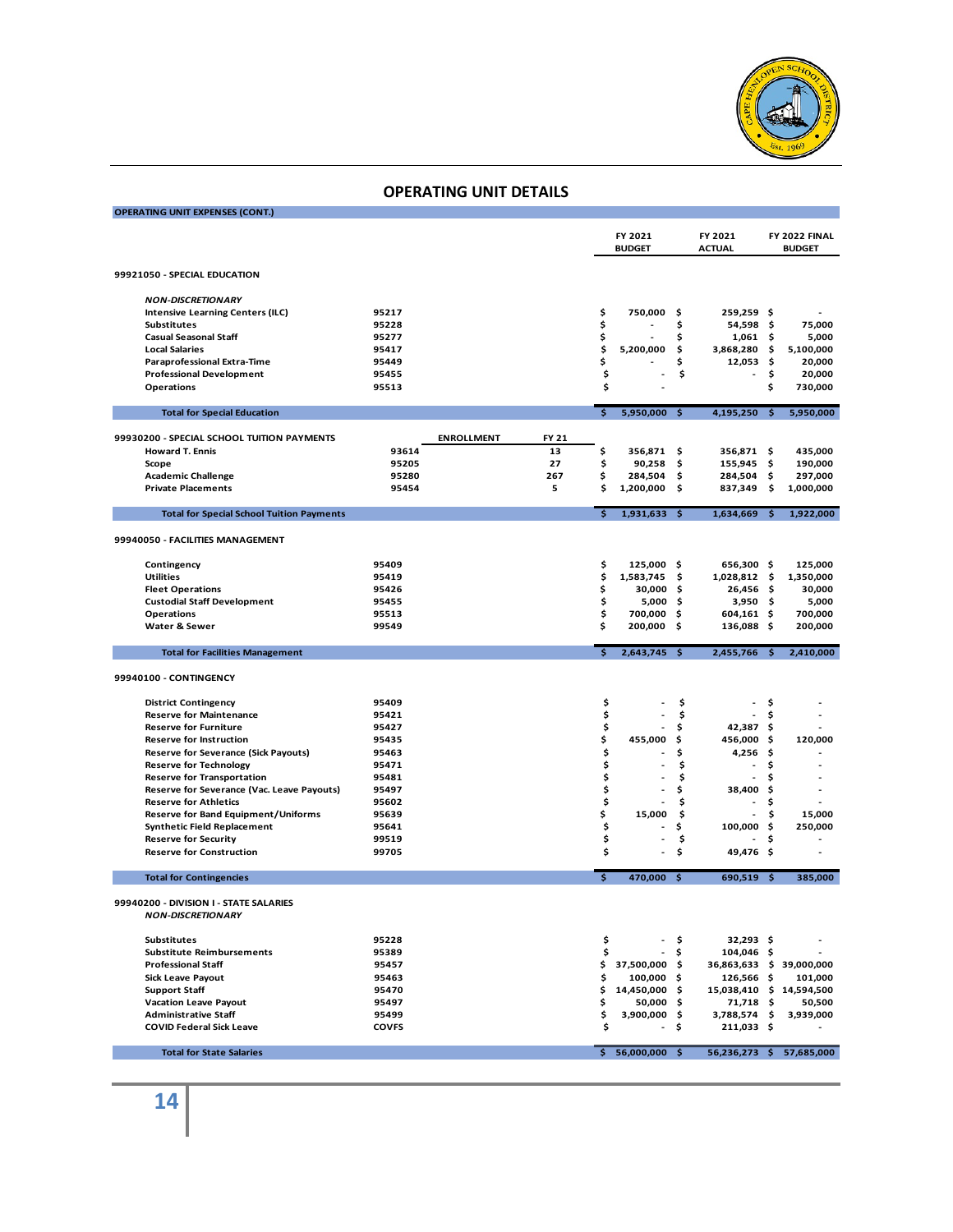

| <b>OPERATING UNIT EXPENSES (CONT.)</b>                                      |                |                         |                           |          |                                            |          |                                |
|-----------------------------------------------------------------------------|----------------|-------------------------|---------------------------|----------|--------------------------------------------|----------|--------------------------------|
|                                                                             |                |                         |                           |          |                                            |          |                                |
|                                                                             |                |                         | FY 2021<br><b>BUDGET</b>  |          | FY 2021<br><b>ACTUAL</b>                   |          | FY 2022 FINAL<br><b>BUDGET</b> |
|                                                                             |                |                         |                           |          |                                            |          |                                |
| 99940400 - DIVISION III - LOCAL SALARIES                                    |                |                         |                           |          |                                            |          |                                |
|                                                                             |                |                         |                           |          |                                            |          |                                |
| <b>E.P.E.R.</b><br>Overtime - Para/IT                                       | 95420<br>95449 | \$<br>\$                | 355,000 \$<br>$20,000$ \$ |          | 380,364 \$<br>4,764                        | \$       | 387,971<br>60,000              |
| Professional                                                                | 95457          | \$                      | 16,000,000 \$             |          | 16,188,642 \$ 16,512,415                   |          |                                |
| Support                                                                     | 95470          | \$                      | 4,000,000                 | \$       | 3,643,360                                  | \$       | 4,080,000                      |
| Administrative                                                              | 95499          | \$                      | 2,300,000                 | - \$     | 2,212,102                                  | - \$     | 2,346,000                      |
| <b>Overtime - Custodial</b>                                                 | 99531          | \$                      | 225,000 \$                |          | 14,005 \$                                  |          | 229,500                        |
| <b>Overtime - Clerical</b>                                                  | 99715          | \$                      | 25,000 \$                 |          | 30,409 \$                                  |          | 75,000                         |
| <b>Other Employment Costs</b>                                               | 95512          |                         |                           |          |                                            |          |                                |
| <b>Fixed Cost</b>                                                           | 33.11%         | \$                      | 2,292,500                 | -\$      |                                            | \$       | 2,300,000                      |
|                                                                             |                |                         |                           |          |                                            |          |                                |
| <b>Subtotal</b>                                                             |                | \$                      | 25,217,500                | - \$     |                                            |          | 22,473,645 \$ 25,990,885       |
|                                                                             |                |                         |                           |          |                                            |          |                                |
| <b>Substitute - Teachers</b>                                                | 95228          | \$                      | 450,000 \$                |          | 524,076 \$                                 |          | 450,000                        |
| Substitute - Paras<br><b>Substitute - Nurses</b>                            | 95228<br>95228 | \$<br>\$                | 150,000<br>40,000         | \$<br>\$ | $\blacksquare$<br>$\overline{\phantom{a}}$ | \$<br>\$ | 150,000<br>40,000              |
| Substitute - Custodians                                                     | 95228          | \$                      | 75,000                    | \$       |                                            | \$       | 75,000                         |
| Substitute - Clerical                                                       | 95228          | \$                      | 50,000                    | - \$     | $\overline{\phantom{a}}$                   | \$       | 50,000                         |
| Substitute - General/Misc                                                   | 95228          | \$                      |                           | \$       | 2,214                                      | - \$     |                                |
| Substitute - Casual/Seasonal                                                | 95277          | \$                      | 75,000                    | -\$      | 43,992 \$                                  |          | 75,000                         |
|                                                                             |                |                         |                           |          |                                            |          |                                |
| <b>Other Employment Costs</b>                                               | 95512          |                         |                           |          |                                            |          |                                |
| <b>Fixed Cost</b>                                                           | 9.31%          | \$                      | 78,204 \$                 |          |                                            | \$       | 78,204                         |
|                                                                             |                |                         |                           |          |                                            |          |                                |
| <b>Benefit Costs</b>                                                        |                |                         |                           |          |                                            |          |                                |
| <b>Benefit/Salary Contingency</b>                                           | 95409          | \$                      | 1,418,847                 | -\$      |                                            | \$       | 843,709                        |
|                                                                             |                |                         |                           |          |                                            |          |                                |
| <b>Subtotal</b>                                                             |                | \$                      | 2,337,051 \$              |          | 570,282 \$                                 |          | 1,761,913                      |
|                                                                             |                |                         |                           |          |                                            |          |                                |
| <b>Total for Local Salaries</b>                                             |                |                         | $$27,554,551$ \$          |          |                                            |          | 23,043,926 \$ 27,752,798       |
|                                                                             |                |                         |                           |          |                                            |          |                                |
|                                                                             |                |                         |                           |          |                                            |          |                                |
| 99940410 - COMPETITIVE STATE GRANTS                                         |                |                         |                           |          |                                            |          |                                |
|                                                                             |                |                         |                           |          |                                            |          |                                |
| <b>Success Block Grant - Reading</b>                                        | 95063          | \$                      | 81,067                    | -\$      | 45,341                                     | - \$     | 82,537                         |
| <b>Opportunity Grant - EL and Low Income</b>                                | 95122          | \$                      | 674,661                   | \$       | 2,877                                      | \$       | 1,004,732                      |
| <b>Opportunity Grant - Mental Health &amp; Reading!</b>                     | 95123          | \$                      | 71,712                    | \$       | 35,856 \$                                  |          | 257,168                        |
| Success Block Grant - K-3 Basic Spec Ed                                     | 95224          | \$                      | 169,120                   | \$       | 169,120                                    | - \$     |                                |
|                                                                             |                |                         |                           |          |                                            |          |                                |
| <b>Total for Competitive State Grants</b>                                   |                | $\overline{\mathbf{s}}$ | $996,560$ \$              |          | 253,194 \$                                 |          | 1,344,437                      |
|                                                                             |                |                         |                           |          |                                            |          |                                |
| 99940500 - FEDERAL PROGRAMS                                                 |                |                         |                           |          |                                            |          |                                |
|                                                                             | 91704          |                         |                           |          |                                            |          |                                |
| 21st Century Grant - MES                                                    |                | \$                      | 320,000                   | \$       | $81,164$ \$<br>$\blacksquare$              |          | 240,000                        |
| Gov's Educational Emg. Relief (GEER)                                        | 95125          | \$                      | 180,223                   | \$       |                                            | \$       |                                |
| IDEA Part B, 6-21                                                           | 95433          | \$                      | 1,388,648                 | \$       | 423,375 \$                                 |          | 1,427,940                      |
| Title I                                                                     | 95475          | \$                      | 1,561,524                 | \$       | 1,258,898                                  | - \$     | 1,639,155                      |
| <b>Title II</b>                                                             | 95476          | \$                      | 359,874                   | \$       | $\blacksquare$                             | \$       | 396,184                        |
| <b>Title III</b>                                                            | 95477          | \$                      | 40,241                    | \$       | $\blacksquare$                             | \$       | 43,564                         |
| Title IV                                                                    | 95478          | \$                      | 163,948                   | \$       | $12,067$ \$                                |          | 171,932                        |
| <b>IDEA Part B, Preschool</b>                                               | 95503          | \$                      | 54,082                    | -\$      |                                            | \$       | 54,429                         |
| Carl D. Perkins                                                             | 95504          | \$                      | 125,547                   | \$       | 73,055                                     | \$       | 139,797                        |
| <b>Homeless Grants</b>                                                      | 95514<br>99567 | \$                      | 31,789                    | \$<br>\$ | $\overline{\phantom{a}}$<br>125.539        | \$       | 25,000                         |
| <b>Rural and Low Income Grant</b>                                           | <b>COV19</b>   | \$                      | 246,137                   |          |                                            | \$       |                                |
| School Emergency Relief Grant (COVID)<br><b>Homeless Children and Youth</b> | COV19          | \$                      | 187,500                   | \$.      | - \$<br>$\sim$                             |          |                                |
| <b>ESSER I</b>                                                              | <b>COV19</b>   | \$<br>\$                | 1,166,328                 | \$<br>\$ | 1,166,328 \$                               | \$       | 21,770                         |
| <b>ESSER II</b>                                                             | COV19          | \$                      | 5,099,592                 | \$       | 2,361,751 \$                               |          |                                |
| <b>ESSER III</b>                                                            | COV19          | \$                      |                           |          |                                            |          | \$11,647,515                   |
|                                                                             |                |                         |                           |          |                                            |          |                                |
| <b>Total for Federal Programs</b>                                           |                |                         | \$10,925,433\$            |          |                                            |          | 5,502,177 \$ 15,807,286        |
| 99940700 - PRIVATE GRANTS AND DONATIONS                                     |                |                         |                           |          |                                            |          |                                |
|                                                                             |                |                         |                           |          |                                            |          |                                |
| <b>NON-DISCRETIONARY</b><br><b>Private Grants and Donations</b>             | 95453          | \$                      | 100,000 \$                |          | 21,905 \$                                  |          | 34,282                         |
|                                                                             |                |                         |                           |          |                                            |          |                                |
| <b>Total for Private Grants and Donations</b>                               |                | $\overline{\mathbf{s}}$ | $100,000$ \$              |          | $21,905$ \$                                |          | 34,282                         |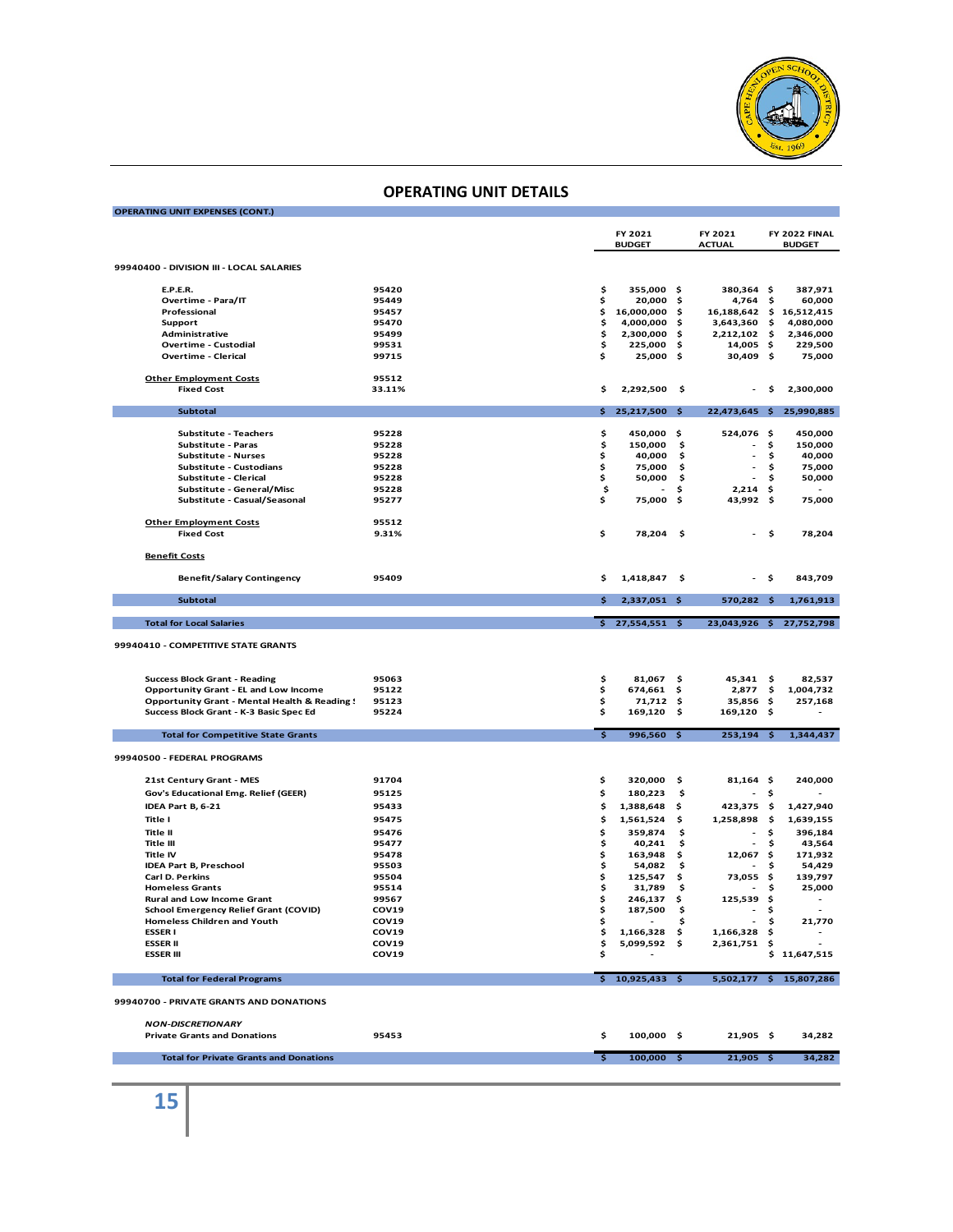

| <b>OPERATING UNIT EXPENSES (CONT.)</b>                                        |                |          |              |                         |                            |          |                         |           |                      |
|-------------------------------------------------------------------------------|----------------|----------|--------------|-------------------------|----------------------------|----------|-------------------------|-----------|----------------------|
|                                                                               |                |          |              |                         | FY 2021                    |          | FY 2021                 |           | FY 2022 FINAL        |
|                                                                               |                |          |              |                         | <b>BUDGET</b>              |          | <b>ACTUAL</b>           |           | <b>BUDGET</b>        |
| 99940810 - INFORMATION TECHNOLOGY MANAGEMENT                                  |                |          |              |                         |                            |          |                         |           |                      |
|                                                                               |                |          |              |                         |                            |          |                         |           |                      |
| <b>NON-DISCRETIONARY</b>                                                      | 95409          |          |              |                         |                            | Ś.       |                         |           |                      |
| Contingency<br><b>Computer Hardware</b>                                       | 95234          |          |              | \$<br>\$                | $\sim$<br>275,099 \$       |          | 172,224 \$              | Ŝ.        | 464,869              |
|                                                                               |                |          |              |                         |                            |          |                         |           |                      |
| Operations                                                                    | 95513          |          |              | \$                      | 454,734 \$                 |          | 298,138 \$              |           | 425,000              |
|                                                                               |                |          |              |                         |                            |          |                         |           |                      |
| <b>Total for Information Technology</b>                                       |                |          |              | $\overline{\mathbf{s}}$ | $729,833$ \$               |          | $470,361$ \$            |           | 889.869              |
| 99950000 - PERSONNEL                                                          |                |          |              |                         |                            |          |                         |           |                      |
|                                                                               |                |          |              |                         |                            |          |                         |           |                      |
| Contingency/One-Time Items                                                    | 95409          |          |              | \$                      | $3,982$ \$                 |          | $3,145$ \$              |           | 3,982                |
| <b>Mentoring</b>                                                              | 95444          |          |              | \$                      | 16,500                     | Ś        | 24,167                  | \$        | 15,000               |
| Recruiting                                                                    | 95459          |          |              | \$                      |                            | Ś        |                         | Ś         | 10,000               |
| <b>Tuition Reimbursement - Support Staff</b>                                  | 95470<br>95483 |          |              | \$                      | 6,000                      | \$       |                         | \$<br>\$  | 6,000<br>40,000      |
| Tuition Reimbursement - Professional Staff<br><b>Operations</b>               | 95513          |          |              | \$<br>\$                | 40.000<br>50,000           | s.<br>\$ | 55,077<br>29,788        | \$        | 10,000               |
|                                                                               |                |          |              |                         |                            |          |                         |           |                      |
| <b>Total for Personnel</b>                                                    |                |          |              | $\overline{\mathbf{s}}$ | $116,482$ \$               |          | $112,176$ \$            |           | 84,982               |
|                                                                               |                |          |              |                         |                            |          |                         |           |                      |
| 99960000 - CHILD NUTRITION SERVICES                                           |                |          |              |                         |                            |          |                         |           |                      |
| <b>NON-DISCRETIONARY</b>                                                      |                |          |              |                         |                            |          |                         |           |                      |
| <b>Substitute - General Workers</b>                                           | 95228          |          |              | \$                      | 25,000                     | \$       | $12,741$ \$             |           | 25,000               |
| <b>Child Nutrition Extra/Over Time</b>                                        | 95404          |          |              | $\dot{\bm{s}}$          |                            | s        | 26,804                  | Ś         | 60,000               |
| Salaries - State                                                              | 95510          |          |              | \$                      | 2,200,000                  | \$       | 2,038,840               | -\$       | 2,200,000            |
| Salaries - Local/Federal Reimb.                                               | 95511          |          |              | \$                      | 1,000,000                  | Ŝ.       | 772,885                 | \$        | 940,000              |
| <b>Operations</b>                                                             | 95513          |          |              | \$                      | 1,700,000                  | \$       | 859,583                 | \$        | 1,700,000            |
| <b>Total for Child Nutrition</b>                                              |                |          |              | $\overline{\mathbf{s}}$ | $4,925,000$ \$             |          | $3,710,853$ \$          |           | 4,925,000            |
|                                                                               |                |          |              |                         |                            |          |                         |           |                      |
| 99960300 - STATE TRANSPORTATION                                               |                |          |              |                         |                            |          |                         |           |                      |
|                                                                               |                |          |              |                         |                            |          |                         |           |                      |
| <b>NON-DISCRETIONARY</b>                                                      |                |          |              |                         |                            |          |                         |           |                      |
| <b>Substitutes</b>                                                            | 95228          |          |              | \$                      |                            | Ś.       | 106 <sub>5</sub>        |           |                      |
| <b>District Transportation</b><br><b>Homeless &amp; Foster Transportation</b> | 95481<br>99554 |          |              | \$<br>\$                | 2,600,000 \$<br>250,000 \$ |          | 2,305,239<br>165,412 \$ | \$        | 2,000,000<br>100,000 |
|                                                                               |                |          |              |                         |                            |          |                         |           |                      |
| <b>Total for State Transportation</b>                                         |                |          |              | $\overline{\mathbf{s}}$ | 2,850,000 \$               |          | 2,470,758 \$            |           | 2,100,000            |
|                                                                               |                |          |              |                         |                            |          |                         |           |                      |
| 99960400 - LOCAL TRANSPORTATION                                               |                |          |              |                         |                            |          |                         |           |                      |
| <b>Substitutes</b>                                                            | 95228          |          |              | \$                      |                            | \$       | 3,115                   | -\$       | 5,000                |
| Contingency/One-Time Items                                                    | 95409          |          |              | \$                      | ä,                         | \$.      |                         | \$        |                      |
| <b>Field Trips</b>                                                            | 95424          |          |              | \$                      | $\overline{a}$             | \$       | $\sim$                  | \$        | 10,000               |
| <b>District Transportation</b>                                                | 95481          |          |              | \$                      | 400,000                    | Ŝ.       | 412,985                 | \$        | 440,000              |
| <b>Homeless Transportation</b>                                                | 99554          |          |              | \$                      | 50,000                     | \$       | 22,457                  | \$        | 10,000               |
| <b>Bus Aide Extra-time</b>                                                    | 99757          |          |              | \$                      |                            | \$       | 2,681                   | \$        | 15,000               |
| <b>Bus Driver Extra-time</b>                                                  | 99758          |          |              | \$                      |                            | \$       | 906                     | \$        | 15,000               |
| <b>Total for Local Transportation</b>                                         |                |          |              | $\overline{\mathbf{s}}$ | $450,000$ \$               |          | $442,144$ \$            |           | 495,000              |
|                                                                               |                |          |              |                         |                            |          |                         |           |                      |
| 99970000 - LOCAL DEBT SERVICE                                                 | 99999          |          |              | \$                      | 6,279,336 \$               |          | 6,627,581               | -\$       | 7,609,181            |
| 99970100 - MAJOR CAPITAL IMPROVEMENTS                                         | 95440          |          |              | \$                      | 61,347,800 \$              |          | 46,144,129              | \$        | 23,727,000           |
| 99970200 - MINOR CAPITAL IMPROVEMENTS                                         | 95442/95498    |          |              | \$                      | 838,401 \$                 |          | 726,689 \$              |           | 943,449              |
| 99990850 - LITTLE VIKINGS EARLY CHILDHOOD PGM.                                |                | FY 21    | <b>FY 22</b> |                         |                            |          |                         |           |                      |
| <b>ENROLLMENT</b>                                                             |                | $\Omega$ | $\Omega$     |                         |                            |          |                         |           |                      |
|                                                                               |                |          |              |                         |                            |          |                         |           |                      |
|                                                                               |                |          |              |                         |                            |          |                         |           |                      |
| Early Childhood (Little Vikings)<br><b>Substitutes</b>                        | 95030<br>95228 |          |              | \$<br>\$                | 1,250,000 \$               |          | 897,270                 | -\$<br>\$ | 10,000               |
| <b>Casual/Seasonal Substitutes</b>                                            | 95277          |          |              | \$                      |                            | \$       |                         | \$        | 25,000               |
| <b>Local Salaries</b>                                                         | 95417          |          |              | \$                      |                            |          |                         | \$        | 817,500              |
| <b>Medical Services (Nurses)</b>                                              | 95445          |          |              | \$                      |                            | Ś        |                         | \$        | 7,500                |
| <b>Paraprofessional Extra-time</b>                                            | 95449          |          |              | \$                      |                            |          |                         | \$        | 10,000               |
| <b>Professional Development</b>                                               | 95455          |          |              | \$                      |                            |          |                         | \$        | 5,000                |
| <b>Summer School</b>                                                          | 95468          |          |              | \$                      |                            |          |                         | \$        |                      |
| Transportation<br><b>Operations</b>                                           | 95481<br>95513 |          |              | \$<br>\$                |                            |          |                         | \$<br>\$  | 150,000<br>200,000   |
| <b>Bus Aide Extra-time</b>                                                    | 99757          |          |              | \$                      |                            |          |                         | \$        | 10,000               |
| <b>Bus Driver Extra-time</b>                                                  | 99758          |          |              | \$                      |                            |          |                         | \$        | 15,000               |
|                                                                               |                |          |              |                         |                            |          |                         |           |                      |
| <b>Total for Little Vikings ECE</b>                                           |                |          |              | \$.                     | 1,250,000 \$               |          | 897,270 \$              |           | 1,250,000            |
|                                                                               |                |          |              |                         |                            |          |                         |           |                      |

**TOTAL PROJECTED EXPENDITURES \$ 205,339,849 \$ 171,791,462 \$ 176,348,559**